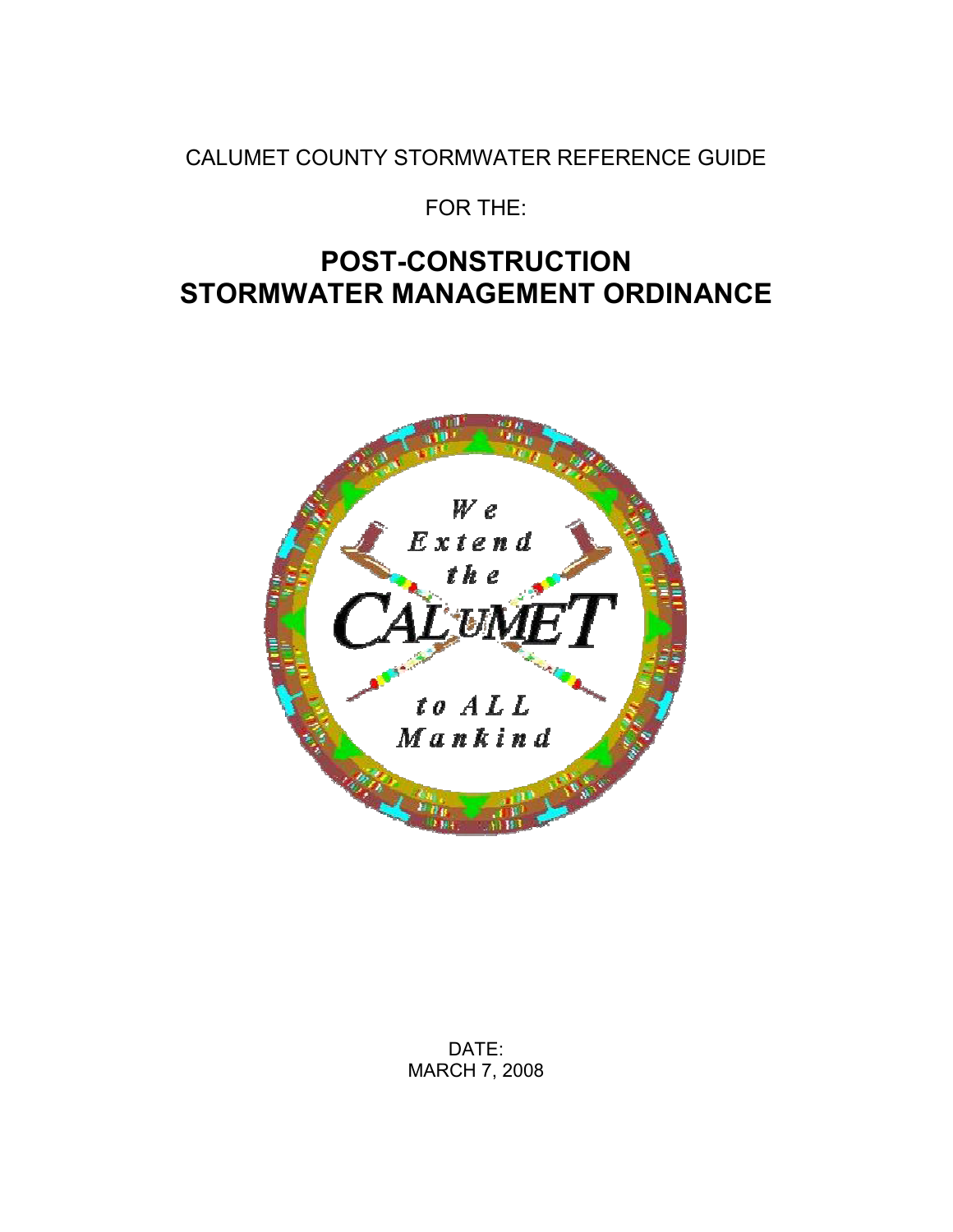| (a)<br>(b) |                                                                               |  |
|------------|-------------------------------------------------------------------------------|--|
| (c)        |                                                                               |  |
|            |                                                                               |  |
|            |                                                                               |  |
|            |                                                                               |  |
|            |                                                                               |  |
|            |                                                                               |  |
| (a)        |                                                                               |  |
| (b)        |                                                                               |  |
| (c)        |                                                                               |  |
| (d)        | <b>CONSIDERATIONS FOR ONSITE / OFFSITE STORMWATER MANAGEMENT MEASURES .28</b> |  |
| (e)        |                                                                               |  |
| (f)        |                                                                               |  |
|            |                                                                               |  |
| (a)        |                                                                               |  |
| (b)        |                                                                               |  |
| (c)        |                                                                               |  |
| (d)        |                                                                               |  |
| (e)        |                                                                               |  |
| (f)<br>(g) |                                                                               |  |
|            |                                                                               |  |
|            |                                                                               |  |
| (a)        |                                                                               |  |
| (b)        |                                                                               |  |
|            |                                                                               |  |
| (a)        |                                                                               |  |
| (b)        |                                                                               |  |
|            |                                                                               |  |
| (a)        |                                                                               |  |
| (b)        |                                                                               |  |
|            |                                                                               |  |
|            |                                                                               |  |

## TABLE OF CONTENTS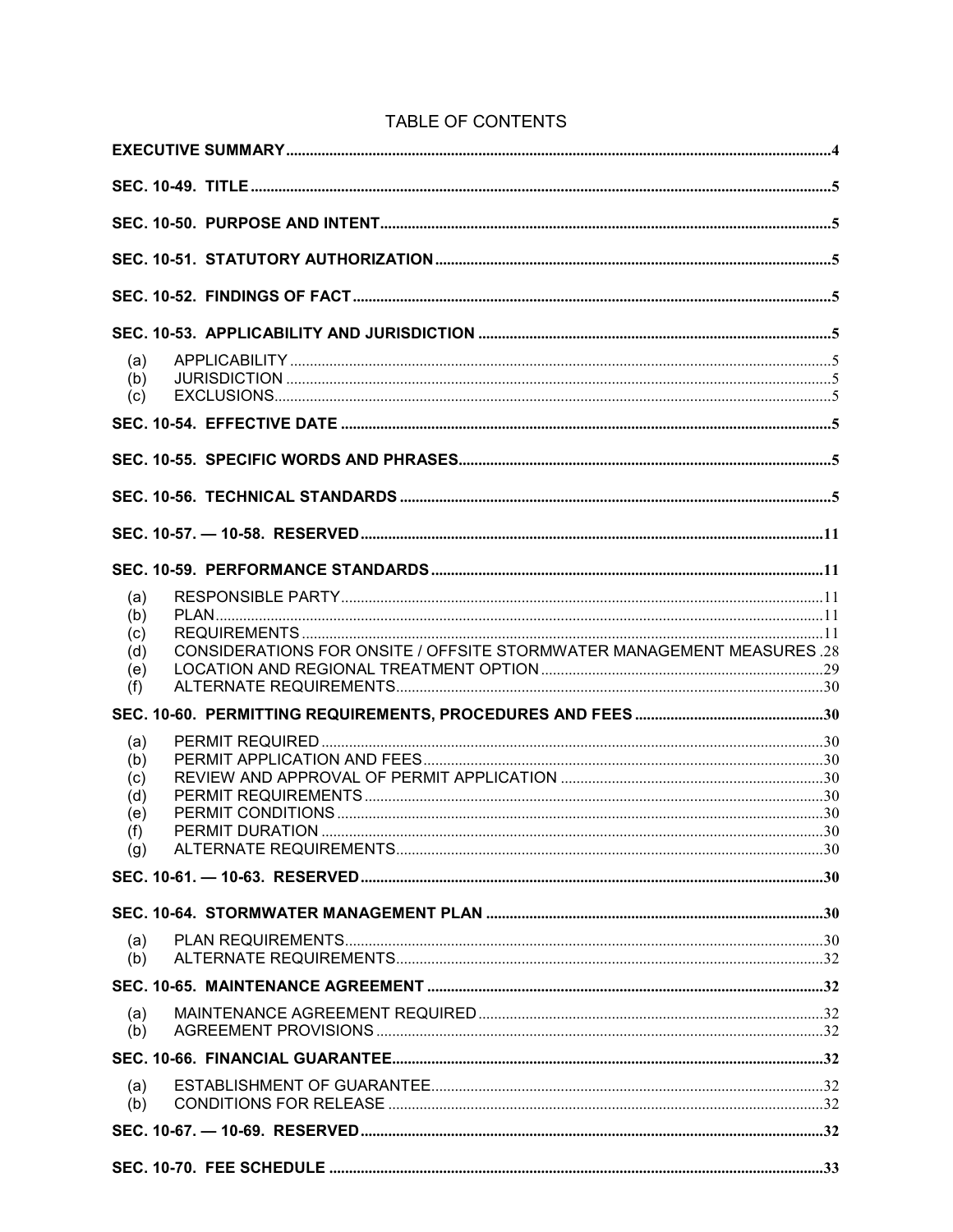| (a) |  |
|-----|--|
|     |  |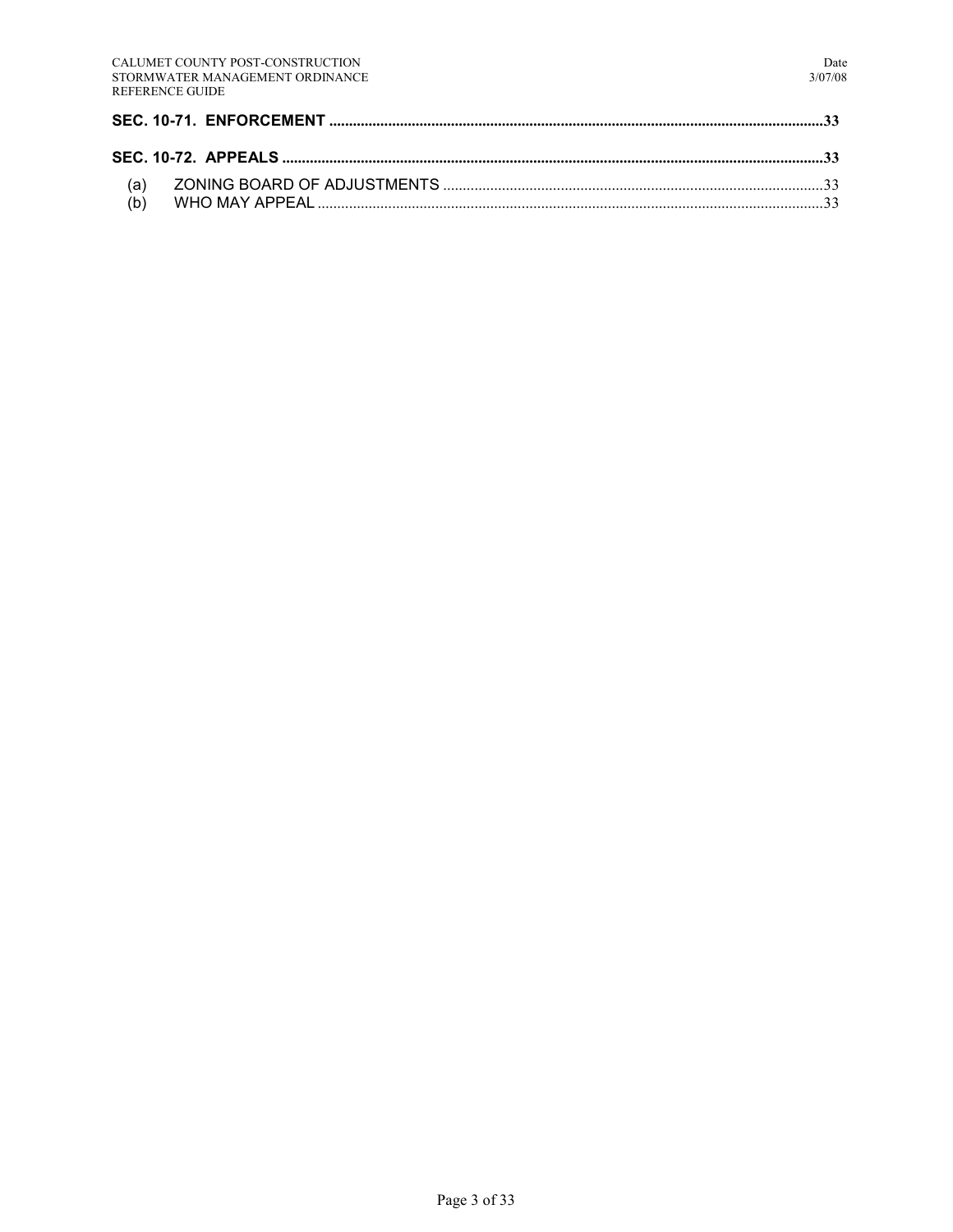## **EXECUTIVE SUMMARY**

The Calumet County Stormwater Reference Guide (Reference Guide) has been created to act as a companion to the Calumet County Post-Construction Stormwater Management Ordinance (Ordinance). The Ordinance cites the Reference Guide as the resource for details that were omitted from the Ordinance. Items in the Reference Guide can be changed without the public hearing process as the changes are typically administrative and/or technical and do not affect the Ordinance's intent and requirements. The Reference Guide is organized similar to the Post-Construction Stormwater Management Ordinance for ease of relating the comments in the Reference Guide to the appropriate sections in the ordinance.

| <b>Post-Construction Stormwater Management Ordinance</b>          |                                                     |                                                                                                                                                     |                                           |                                                         |                                                      |                       |                                        |  |
|-------------------------------------------------------------------|-----------------------------------------------------|-----------------------------------------------------------------------------------------------------------------------------------------------------|-------------------------------------------|---------------------------------------------------------|------------------------------------------------------|-----------------------|----------------------------------------|--|
|                                                                   |                                                     | Requirements <sup>a</sup>                                                                                                                           |                                           |                                                         |                                                      |                       |                                        |  |
| <b>Site</b>                                                       |                                                     | <b>Sediment</b><br>(TSS)                                                                                                                            | <b>Peak</b><br><b>Discharge</b>           | <b>Infiltration</b>                                     |                                                      | <b>Protective</b>     | <b>Fueling &amp;</b><br><b>Vehicle</b> |  |
|                                                                   |                                                     |                                                                                                                                                     |                                           | <b>Residential</b>                                      | Non-<br><b>Residential</b>                           | <b>Area</b>           | <b>Maintenance</b><br><b>Areas</b>     |  |
| $< 20,000 \text{ ft}^2$<br><b>Impervious Surface</b>              |                                                     | No Numeric<br>Standard                                                                                                                              | No Numeric<br>Standard                    | No Numeric<br>Standard                                  | No Numeric<br>Standard                               | Width<br>Varies       | No Visible<br>Petroleum<br>Sheen       |  |
| <b>Surfac</b><br>$20,000 \text{ ft}^2$<br>vious<br>Λ<br>$\bullet$ | <b>New</b><br><b>Development</b>                    | 80%                                                                                                                                                 | 2/10/100                                  | $90\%$ of pre-<br>development<br>infiltration<br>volume | 60% of pre-<br>development<br>infiltration<br>volume | Width<br>Varies       | No Visible<br>Petroleum<br>Sheen       |  |
|                                                                   | <b>Redevelopment</b>                                | 40%                                                                                                                                                 | 2/10/100                                  | Exempt                                                  | Exempt                                               | Potentially<br>Exempt | No Visible<br>Petroleum<br>Sheen       |  |
|                                                                   | <b>Routine</b><br><b>Maintenance</b><br><b>Area</b> | None, unless<br>discharging<br>into a BMP                                                                                                           | None, unless<br>discharging<br>into a BMP | Exempt                                                  | Exempt                                               | Potentially<br>Exempt | No Visible<br>Petroleum<br>Sheen       |  |
| <b>Transportation</b><br><b>Facilities</b> <sup>c</sup>           |                                                     | -Carry runoff through a grass swale a minimum of 200 feet long.<br>-Velocity in grass swale < 1.5 ft/s for the 2-yr, 24- hour storm peak discharge. |                                           |                                                         |                                                      |                       |                                        |  |

a Summary of Sec. 10-59 Performance Standards of the Post-Construction Stormwater Management Ordinance. See Ordinance and this Reference Guide for specific requirements, exemptions and prohibitions.

- b The impervious surface areas created after the adoption date of the Ordinance are cumulative. For example, if a site first adds 18,000 ft<sup>2</sup> of parking and then adds a 2,001 ft<sup>2</sup> building the following year, the site is held to the  $>$ 20,000 ft<sup>2</sup> requirements at that time.
- c Provides alternative criteria for transportation facilities with grass swale drainage systems. The alternative criteria may be used by the applicant to satisfy Sec.10-59 Performance Standards. The alternative criteria may not be used for transportation facilities that are part of a larger common plan of development.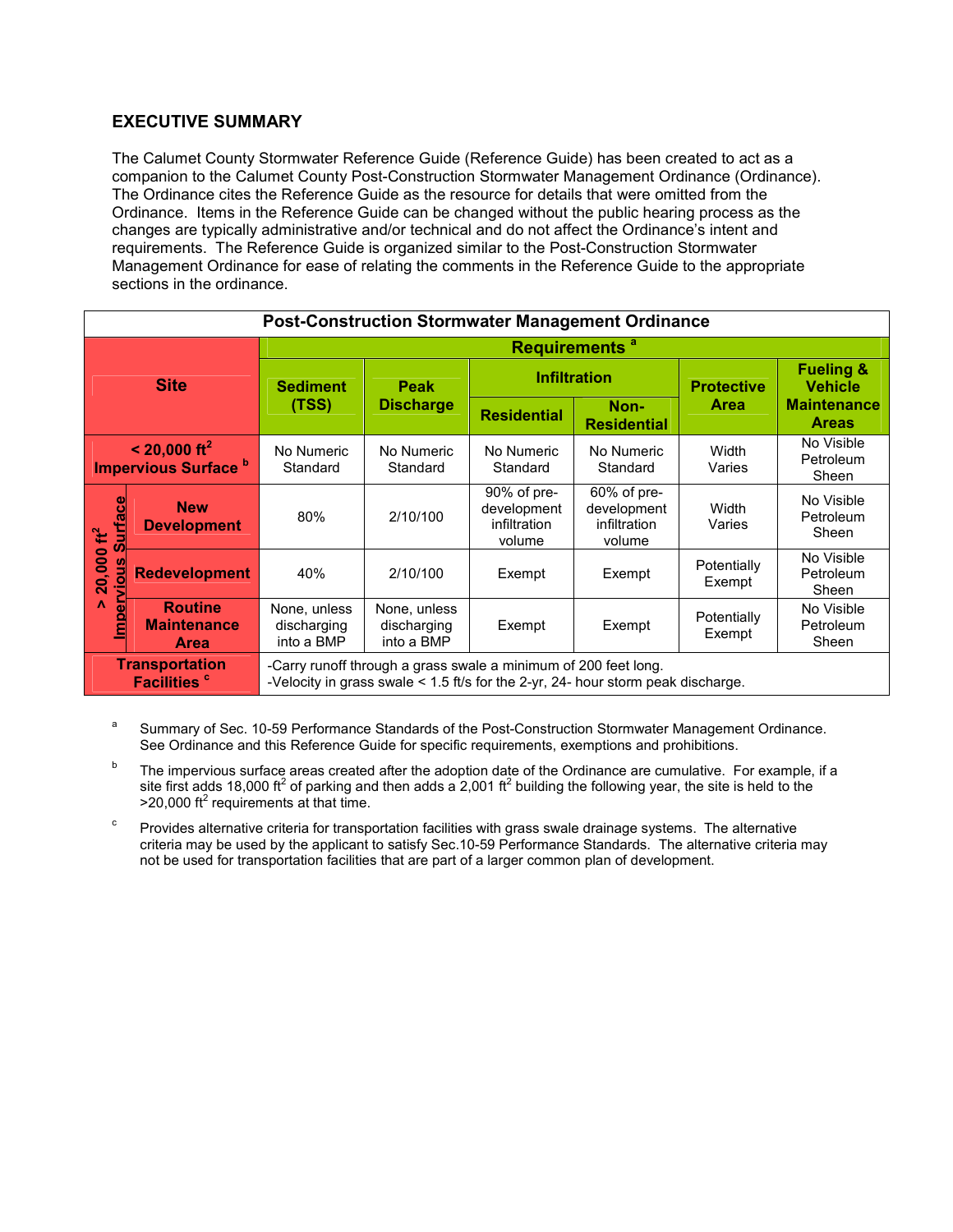## **SEC. 10-49. TITLE**

- **SEC. 10-50. PURPOSE AND INTENT**
- **SEC. 10-51. STATUTORY AUTHORIZATION**
- **SEC. 10-52. FINDINGS OF FACT**

## **SEC. 10-53. APPLICABILITY AND JURISDICTION**

- **(a) APPLICABILITY**
- **(b) JURISDICTION**

#### **(c) EXCLUSIONS**

The Wisconsin Department of Transportation (WisDOT) has entered into a memorandum of understanding with the Wisconsin Department of Natural Resources that satisfies s. 281.33 (2), Wis. Stats., such that activities directed and supervised by WisDOT are exempt from this Ordinance.

Activities directed and supervised by Calumet County are covered by this Ordinance*.*

## **SEC. 10-54. EFFECTIVE DATE**

#### **SEC. 10-55. SPECIFIC WORDS AND PHRASES**

"Biofiltration system" means a bioretention system which does not qualify for any infiltration credit pursuant to Sec. 10-59(c)(4) of the Post-Construction Stormwater Management Ordinance.

Percent fines can be determined using the "American Society for Testing and Materials", volume 04.02, "Test Method C117-95 Standard Test Method for Materials Finer than 75-µm (No. 200) Sieve in Material Aggregates by Washing". Copies can be obtained by contacting the American society for testing and materials, 100 Barr Harbor Drive, Conshohocken, PA 19428-2959, or phone 610-832- 9585, or online at" http://www.astm.org/.

"Structural height" means the difference in elevation in feet between the point of lowest elevation of the top of the embankment before overtopping and the lowest elevation of the downstream toe of embankment.

## **SEC. 10-56. TECHNICAL STANDARDS**

Below is a list of Technical Standards and Guidance Documents that shall be used to satisfy Performance Standards contained in the ordinance. Technical Standards specify the minimum criteria for a best management practice (BMP). Guidance Documents contain recommendations and additional "how to" guidance. Performance Standards take precedence over Technical Standards and Technical Standards take precedence over Guidance Documents.

- (a) **Technical Standards**: The following are applicable Wisconsin Department of Natural Resources (DNR) Conservation Practice Standards or Technical Standards:
	- **1001 Wet Detention Basin**
	- **1002** Site Evaluation for Stormwater Infiltration
	- 1003 Infiltration Basin
	- **1004 Bioretention For Infiltration**
	- 1005 Infiltration Grassed Swales
	- 1006 Proprietary Devices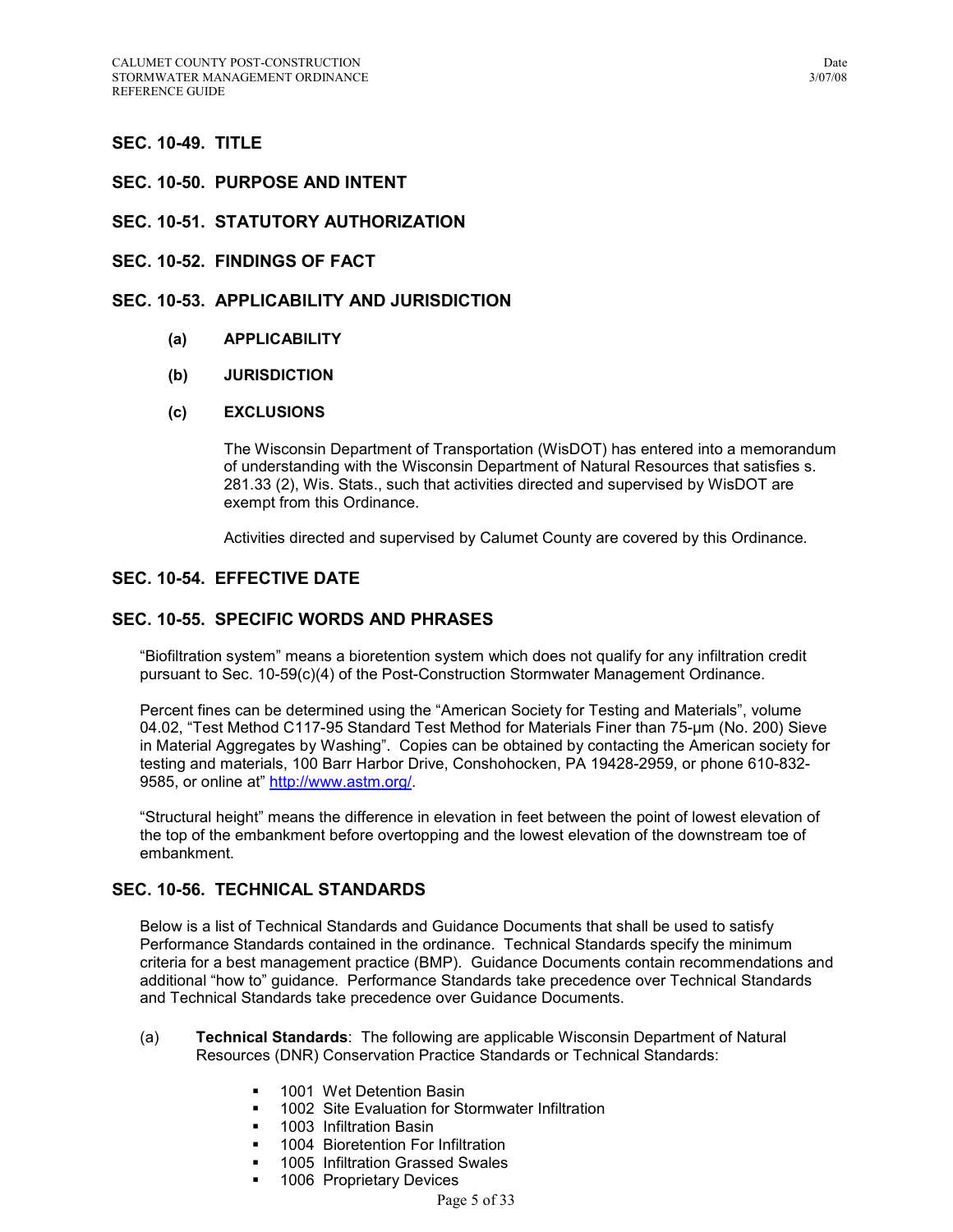**1100 Interim Turf Nutrient Management** 

These standards may be found on the DNR website at http://dnr.wi.gov/org/water/wm/nps/stormwater/techstds.htm

(b) **Local Modifications to Technical Standards:** The following are local requirements which are intended to supplement, clarify, or supersede DNR Technical Standards.

#### **1001 - Wet Detention Basin**

Dry Detention Basin-

- Dry detention ponds shall be designed to meet requirements in Technical Standard 1001, except criteria contained in Sections V.A.2, V.B., and V.C.
- Dry detention ponds shall be designed to meet the local modifications provided below for Technical Standard 1001, except permanent pool and extended detention volume criteria.
- Dry detention ponds shall not receive any water quality or TSS credit, unless written approval is obtained from the DNR. The approval letter must specifically indicate the amount of TSS credit provided by the dry pond.
- Dry detention pond shall have a minimum bottom slope to the principal outlet of 1%. The applicant may request a waiver if site characteristics create a hardship.
- As part of the Operation & Maintenance Plan, sediment accumulation in the dry pond shall be monitored. Accumulated sediment shall be removed when 5% to 10% of the storage volume is lost for the 2-year, 24-hour design storm.

#### Pond Watershed-

• Wet ponds are not recommended for small watersheds (< 10 to 20 acres in clay soil). A wet pond located in a small watershed may develop stagnation problems and become a public nuisance. Public acceptance of stormwater BMPs is important to the success of a local stormwater program. Dry ponds, biofiltration, proprietary devices, and other BMPs are recommended for small watersheds.

#### 100-Year Floodplain-

• Wet and dry detention ponds shall not be located in a 100-year floodway or 100 year flood storage area unless a hydrologic and hydraulic study is conducted in accordance with NR 116. Easements will be required if the flood study indicates the 100-year floodway or flood storage area is impacted by the pond or its embankment. Ponds shall not impede 100-year flood conveyance along navigable streams and non-navigable channels.

#### Permanent Pool-

- Pool Shape- A minimum length to width ratio of 3:1 is required between the principal inlet and principal outlet. The applicant may request a waiver if site characteristics create a hardship. Redevelopment and pond retrofit projects may be eligible for a waiver. Typically, new development is not eligible for a waiver.
- Liner- If soils are more permeable than a saturated hydraulic conductivity of  $1x10^{-5}$  cm/sec, a liner is needed to maintain permanent pool levels. If soils are tighter than a saturated hydraulic conductivity of  $1x10<sup>-7</sup>$  cm/sec, no liner is needed (e.g. sandy clay loam, clay loam, silty clay loam, sandy clay, silty clay, or clay). A risk analysis shall be conducted if soils are between a saturated hydraulic conductivity of  $1x10^{-5}$  cm/sec and  $1x10^{-7}$  cm/sec. The risk analysis shall include proximity to public wells (400 ft) and private wells (100 ft), depth to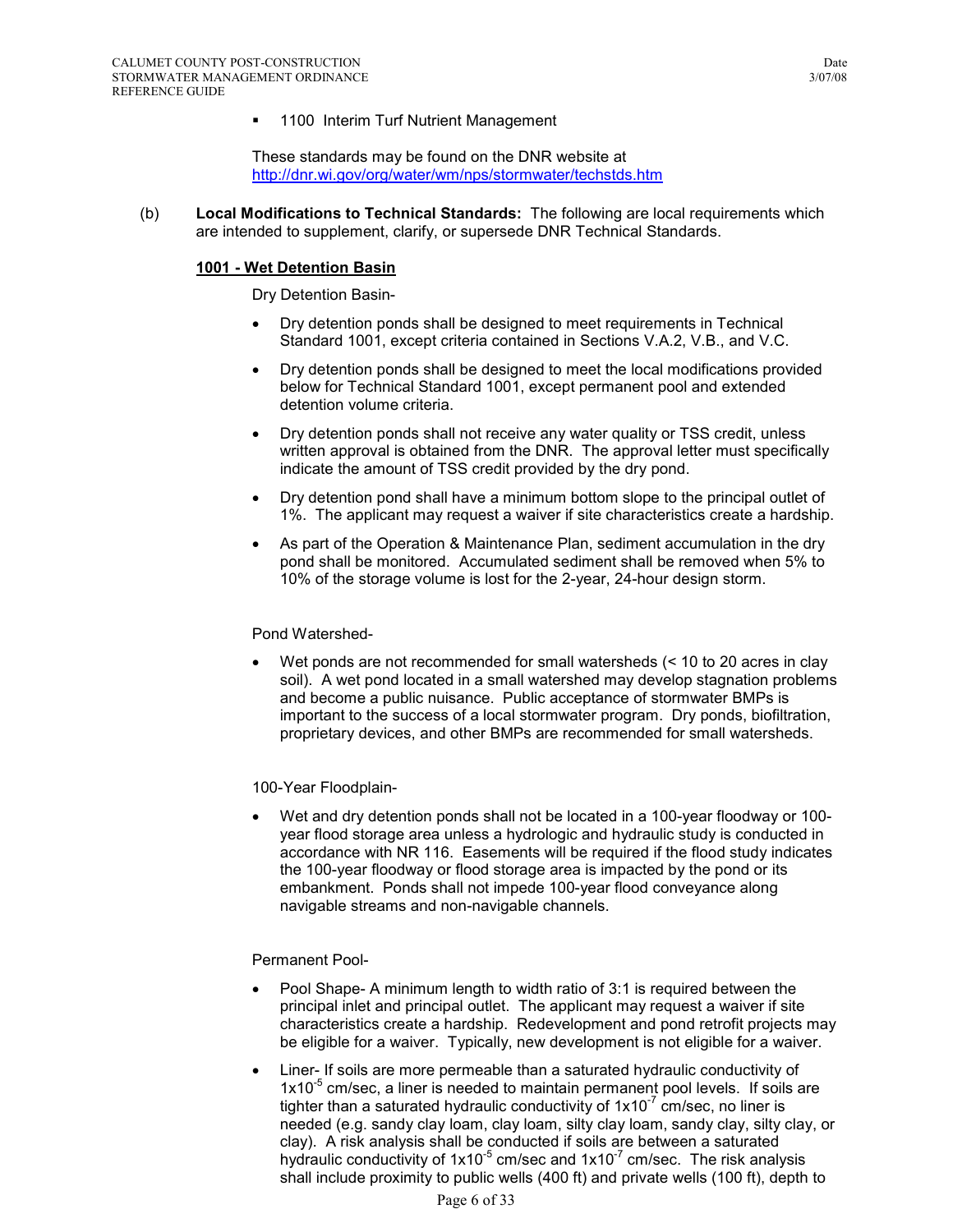groundwater and bedrock, and source pollutants (Tier 1 & Tier 2 Industries, fueling & maintenance areas). Liner materials can be soil, bentonite or synthetic.

• Aerators- Generally, aerators are not allowed unless written approval is obtained from the Wisconsin DNR. The approval letter must specifically state the proposed aerators are acceptable.

#### Extended Detention Volume-

• Disregard Section V.A.2.b(2) of Technical Standard 1001. If the wet pond's pollutant removal is not determined with SLAMM or P8, the 1-year, 24-hour design storm shall be released from the wet pond using the following formula:

 $Q_{\text{outflow}} = V_s * SA$ 

 $Q_{\text{outflow}}$  = maximum allowable 1-year discharge rate (cfs)  $V_s$  = 5.12 x 10<sup>-5</sup> ft/sec settling velocity SA = surface area of permanent pool (square feet)

## Peak Flow Control-

- Do not use Table 2 in Technical Standard 1001. Use the maximum predevelopment runoff curve numbers contained in the Post-Construction Stormwater Management Ordinance.
- It is recommended that the developer and designer contact Calumet County to discuss peak discharge requirements for the site early in the design process.

## Inflows-

- Pipe inlets shall be protected from soil washouts due to seepage along the pipe's granular bedding and backfill. Rip-rap or other protection shall be placed around the entire pipe perimeter.
- Other inflow points shall be protected from scour and erosion.

## Principal Outlet-

- All flows shall pass through the principal outlet during the 2-year and 10-year, 24 hour design storms. The principal outlet shall consist of one or more flow control structures and discharge pipes.
- Pipes- Generally concrete, PVC, or CMP are the preferred pipe materials. Corrugated PE will tend to jack-up due to frost heave and flotation. The minimum recommended pipe diameter is 12-inches.
- Orifices- Orifices smaller than 4 inches are not recommended due to the potential for clogging. Consider using a 6-inch perforated drain pipe and restrictor plate (refer to Section V.B.8 of Technical Standard 1004 for guidance). The total opening area of all perforation holes combined shall be sufficient to allow the drain pipe to discharge at full capacity, as would occur if there were no orifice restriction. Backfilling the drain pipe with 1-inched washed stone provides protection from clogging.
- Trash racks or other equivalent litter control devices are required for outlet openings that control the 2-year, 24-hour design storm. The maximum bar spacing shall be 2-inches or less. Also, the maximum bar spacing shall be less than ½ the smallest opening dimension. The minimum surface area for the trash rack shall be 5 to 10 times the outlet's cross sectional area to prevent clogging. Trash racks keep litter and debris in the pond and prevent it from discharging into streams, rivers, and lakes.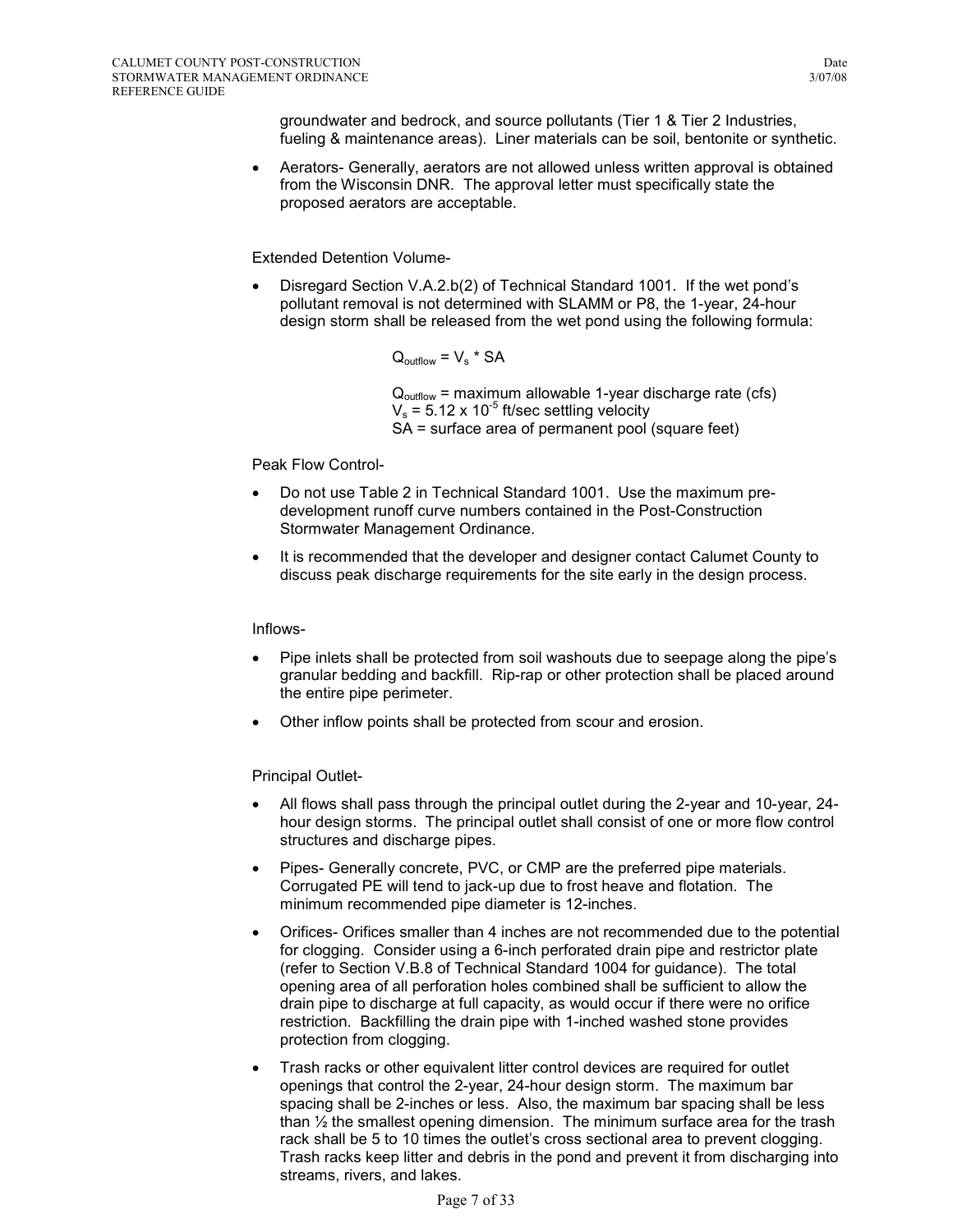- Trash racks are also required for outlet openings that have a width, height, or diameter less than 12-inches. The maximum bar spacing shall be less than  $\frac{1}{2}$ the smallest opening dimension. The minimum surface area for the trash rack shall be at 5 to 10 times the outlet's cross sectional area to prevent clogging.
- Reverse-sloped pipes and other underwater outlets may impact a wet pond's TSS removal efficiency. Outlets that draw water from below the permanent pool's surface elevation reduce the effective surface area and depth of the permanent pool. If reverse-sloped pipes and other underwater outlets are used, special consideration is required for SLAMM & P8 modeling to ensure accurate water quality results. Also, underwater outlets may freeze during winter.

#### Flap Gates-

- Flap gates are required if the 2-year or 10-year, 24-hour design storm flows backward through the principal outlet. Backwater from a down slope conveyance system may impact a pond's water quality and/or flood control performance.
- Flap gates are not required if the permanent pool's water surface elevation is higher than the 10-year water elevation at the pond outlet (i.e. tailwater).
- Flap gates may be required if the permanent pool's water surface elevation is lower than the 10-year water elevation at the pond outlet (i.e. tailwater). If hydrographs are available for the tailwater condition, an evaluation can be performed to determine if flap gates are required due to backwater. If hydrographs are not available, flap gates are required.
- Flap gates shall not impede flow in down slope channels or streams.
- Ice accumulation within the down slope conveyance system shall be considered during flap gate and principal outlet design.

Tailwater-

- Tailwater conditions shall be evaluated at the pond outlet.
- Tailwater conditions along lakes, rivers, and streams may be obtained from available 100-year floodplain studies.
- Tailwater conditions may require that 2, 10, and/or 100-year, 24-hour runoff volumes be held in the pond, without release, until the down slope hydrograph allows the pond and flap gate to discharge flow.
- It is recommended that the designer contact Calumet County to discuss tailwater conditions early in the design process.

#### Emergency Spillway-

- The routed 2-year and 10-year, 24-hour design storm may not pass through the emergency spillway. The routed 100-year, 24-hour design storm may not pass through the emergency spillway if the pond is designed to have a:
	- Structural height > 6 feet and flood storage capacity > 50 acre-feet, or
	- Structural height > 25 feet and flood storage capacity > 15 acre-feet.
- Backwater from a down slope conveyance system may not pass through the emergency spillway during the 2-year or 10-year, 24-hour design storm. Also, backwater may not pass through the emergency spillway during the 100-year, 24-hour design storm, unless a hydrologic and hydraulic evaluation indicates the site's peak discharge requirements are still satisfied, despite the backwater.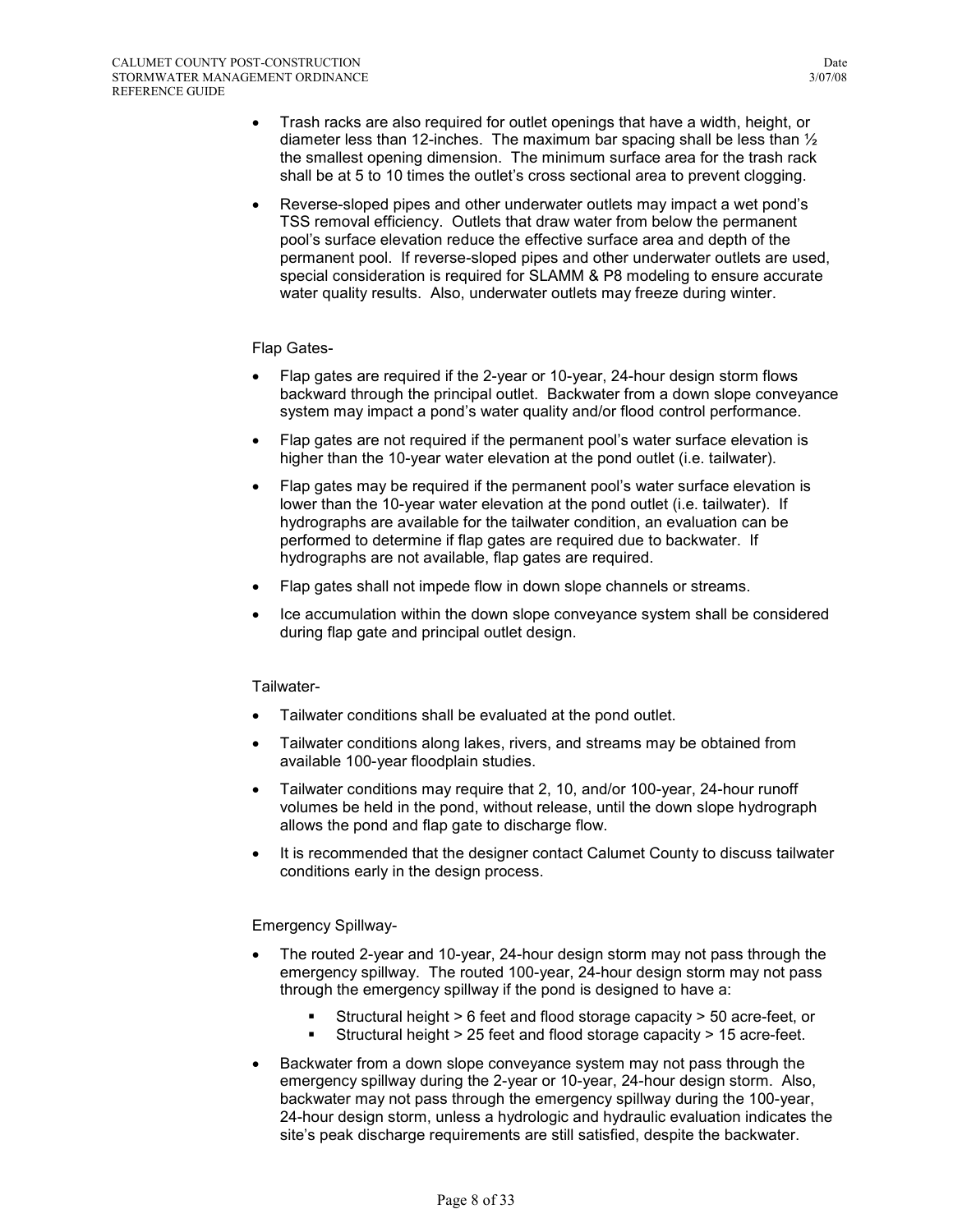- When feasible, the emergency spillway should not be constructed on an embankment or over fill material. Spillways constructed on an embankment or over fill material are more prone to failure.
- The emergency spillway shall be constructed of permanent materials (i.e. poured concrete, grouted riprap, articulated concrete block, etc.) if the spillway is constructed on an embankment. The permanent material shall extend from the top of embankment to the down slope toe of embankment. The permanent material shall be shaped to contain flows and reduce potential for erosion and embankment failure.

## Topsoil & Seeding-

- Topsoil is required in the safety shelf to encourage wetland plant growth (12-inch minimum thickness).
- When feasible, install a wetland seed mix or mature plants in the safety shelf to improve pond safety, reduce wave erosion along the shoreline, improve pollutant removal, and discourage geese residence. Use non-invasive species.
- When feasible, maintain a high grass buffer around the permanent pool's perimeter. The high grass buffer will further improve pond safety and geese control. Also, the perimeter of the permanent pool is typically the most difficult area to mow due to saturated soil conditions.

## Record Drawings-

• Surveyed record drawings certified by a Professional Engineer shall be submitted upon completion of construction of all wet and dry ponds. As part of the record drawings, the Professional Engineer may need to verify BMP performance using computer modeling. Refer to record drawing checklist for requirements.

#### **1002 - Site Evaluation for Stormwater Infiltration**

- A site layout should not be developed until Step B is complete. Information obtained from Step B is used to:
	- $\blacksquare$  Identify soil textures within the site.
	- Identify infiltration exclusions and exemptions.
	- Develop a site layout and identify potential infiltration device locations.
- For Step B, the minimum number of initial test pits or soil borings required for a new development area are as follows:
	- Two for the initial 10 acres, plus one per 10 acres thereafter.
	- One per soil unit. Soil units are depicted on NRCS Soil Survey Maps.
	- **Example calculations:** 
		- $\circ$  4 acres with 1 soil unit = min. of 2 test pits or soil borings
		- $\circ$  20 acres with 2 soil units = min. of 3 test pits or soil borings.
		- $\circ$  20 acres with 5 soil units = min. of 5 test pits or soil borings.
		- $\circ$  34 acres with 3 soil units = min. of 4 test pits or soil borings.
- Upon completion of Step B, it is recommended that the developer and designer meet with the municipality to discuss infiltration requirements for the development to avoid redesign during permit submittal.
- Information obtained from Step C is used to design each infiltration device. As part of Step C, a second set of test pits or soil borings are required. Refer to Table 1, Technical Standard 1002 for test pit or soil boring requirements.

## **1003 - Infiltration Basin**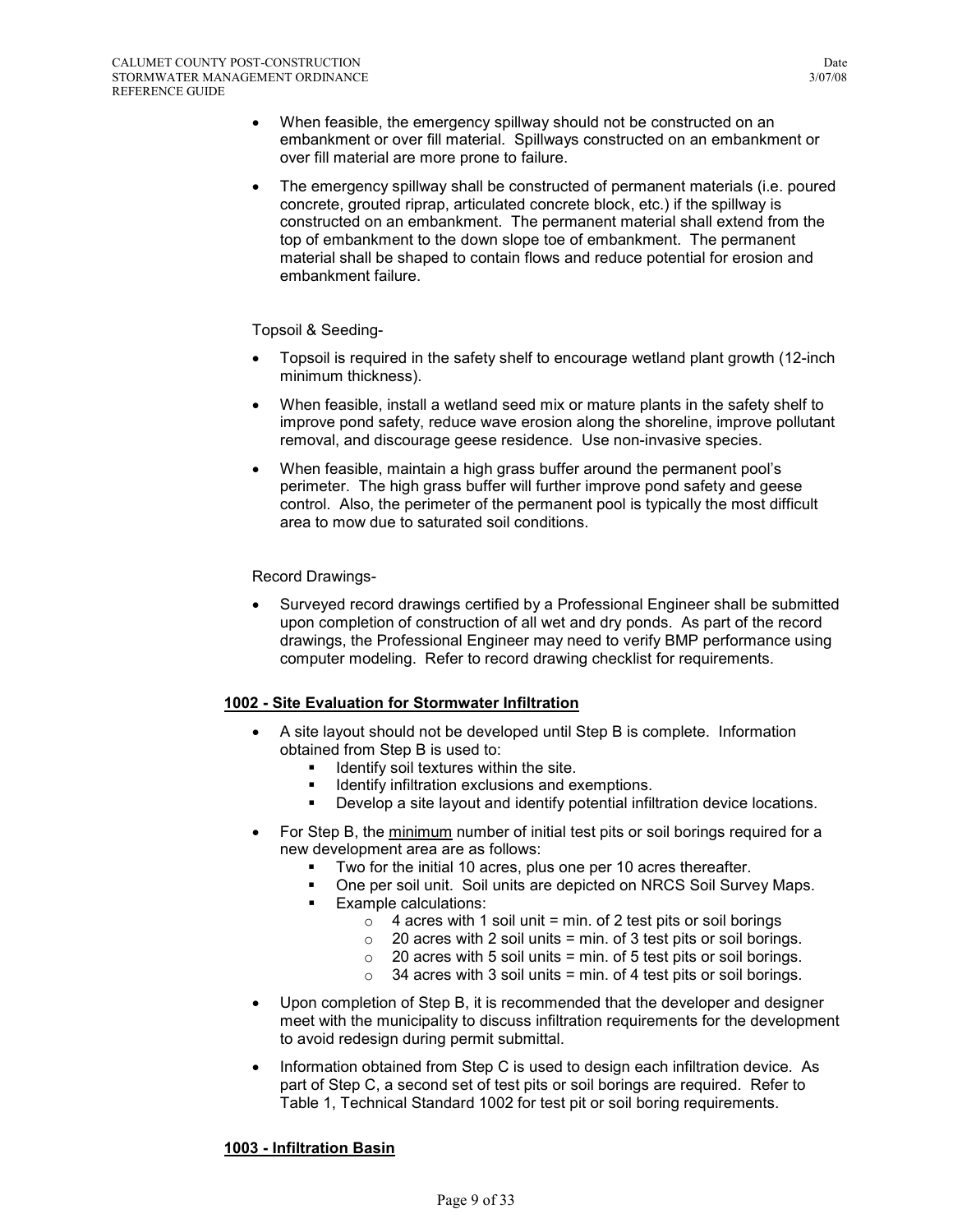• Record Drawings- Surveyed record drawings certified by a Professional Engineer shall be submitted upon completion of construction of all infiltration basins. As part of the record drawings, the Professional Engineer may need to verify BMP performance using computer modeling. Refer to record drawing checklist for requirements.

## **1004 - Bioretention For Infiltration**

- Biofiltration systems shall be designed to meet requirements in Technical Standard 1004, except for the storage layer and sand/native soil interface layer. Also, the engineered soil planting bed may be reduced to a 30 inch thickness.
- Rain Gardens shall be designed to meet requirements in Technical Standard 1004, except for the engineered soil planting bed, storage layer, underdrain, and sand/native soil interface layer. Rain Gardens are typically used in residential areas. Rain Gardens are primarily intended for roof runoff, but may also be used for lawn, sidewalk and driveway runoff.
- SLAMM, P8 or an equivalent methodology shall be used to evaluate the TSS reduction associated with a bioretention, biofiltration, or rain garden BMP.
- Record Drawings- Surveyed record drawings certified by a Professional Engineer shall be submitted upon completion of construction of all bioretention and biofiltration facilities. As part of the record drawings, the Professional Engineer may need to verify BMP performance using computer modeling. Also, as part of the record drawings, the contractor shall certify the bioretention or biofiltration device was constructed in accordance with the approved construction plans and that the installed engineered soil complies with the material specifications. Refer to record drawing checklist for requirements.

## **1005 - Infiltration Grassed Swales**

- The DNR is currently developing Technical Standard 1005 for infiltration grassed swales. Until this Technical Standard is complete, infiltration grassed swales shall comply with DNR guidance developed as part of the "Meeting New State Regulations: Post-Construction Stormwater Management Workshops".
- Grass swales shall meet the following design criteria if the applicant plans to take credit for TSS reductions calculated by SLAMM or P8.

| <b>Bottom Width</b>                                                      | Trapezoid or parabolic shape with max. 6 ft width |  |  |
|--------------------------------------------------------------------------|---------------------------------------------------|--|--|
| Side Slopes                                                              | 4:1 or flatter (waiver is needed if steeper)      |  |  |
| <b>Longitudinal Slope</b>                                                | 4% maximum (waiver is needed if steeper)          |  |  |
| <b>Flow Velocity</b><br>1.5 fps or less for 2-year storm. The vegetation |                                                   |  |  |
|                                                                          | type, mowing height, and O&M Plan must be         |  |  |
|                                                                          | consistent with the selected Manning's 'n' value. |  |  |

- The grass swale infiltration rate used in SLAMM or P8 shall be obtained from Table 2, Technical Standard 1002. The design infiltration rate shall be based on the most confining soil layer within 5 feet of the grass swale's bottom elevation.
- Minimum longitudinal slope for a grass swale is 1%. The applicant may request a waiver if site characteristics create a hardship.
- Grass swales shall be designed for a 2-inch lawn height. If an alternative height is desired, it is recommended that the developer and designer contact Calumet County early in the design process to obtain approval.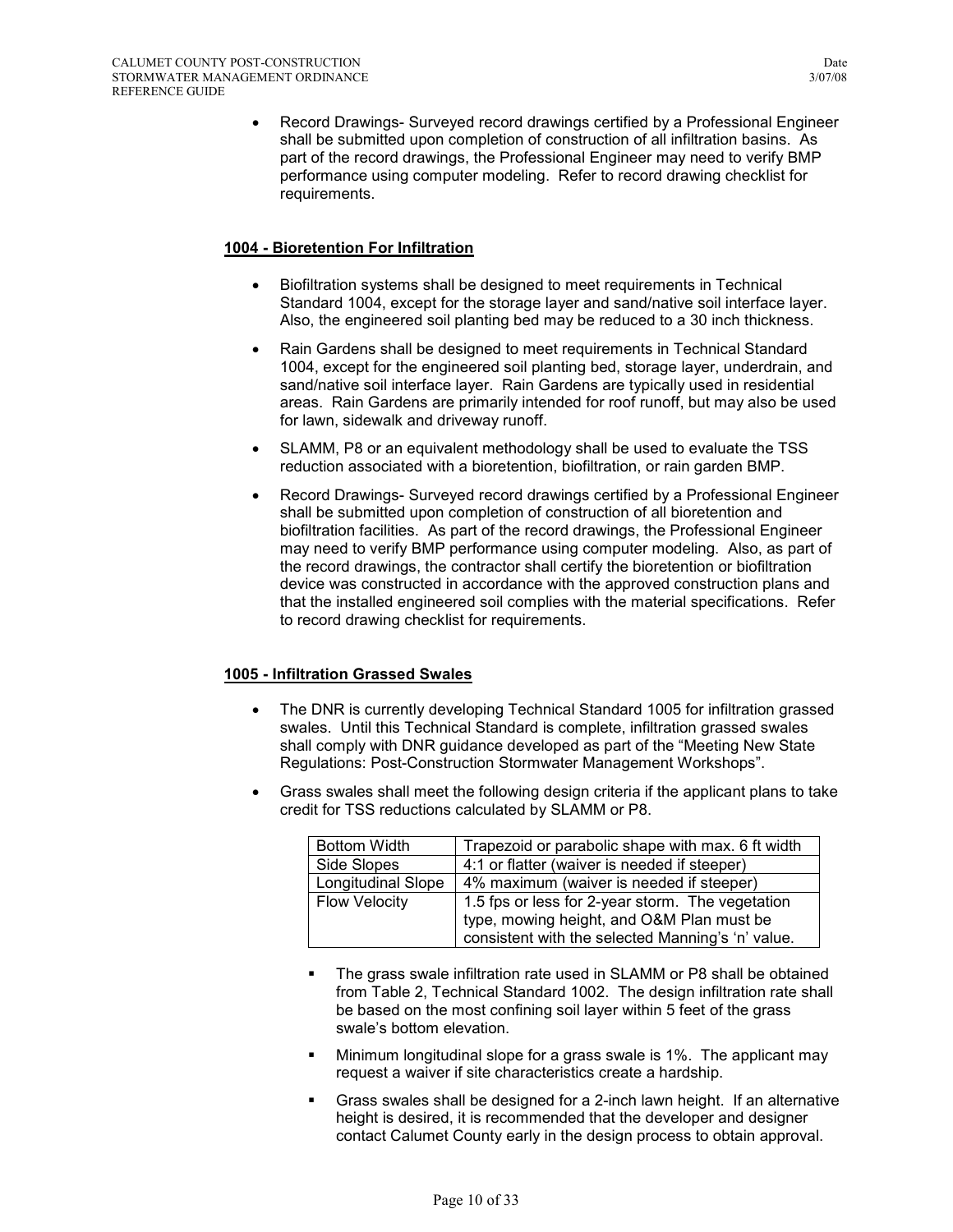- **•** Driveway culverts shall be considered when the swale length (density) is determined for purposes of SLAMM or P8 modeling. The maximum allowable culvert length for each lot shall be specified on the plans.
- Minimize or mitigate soil compaction during grading activities.
- Grassed swales shall be designed for the proper drainage area. Generally, it will be best to have one or two sizes to be used wherever needed throughout the development. The design shall be based on the largest drainage area served.
- Grassed swales shall be designed according to the planned vegetation type and maintenance that will be provided. Generally, grassed channels will be designed to have stable velocities when the vegetation is shortest and adequate capacity when the vegetation is longest.

## **1006 - Proprietary Devices**

- The DNR is currently developing Technical Standard 1006 for proprietary devices. Until this Technical Standard is complete, proprietary devices shall comply with DNR guidance developed as part of the "Meeting New State Regulations: Post-Construction Stormwater Management Workshops".
- (c) **Guidance Documents**: The following are the applicable Guidance Documents:
	- S100 Compost
	- Guidance for the Establishment of Protective Areas for Wetlands
	- "Construction Site" Definition "Common Plan of Development"
	- Technical Note for Sizing Infiltration Basins and Bioretention Devices
	- Rain Gardens: A How-To Manual for Homeowners (see above local modifications to Technical Standard 1004). http://clean-water.uwex.edu/pubs/home.htm#rain
	- Meeting New State Regulations: Post-Construction Stormwater Management Workshops http://www.dnr.state.wi.us/org/water/wm/nps/stormwater/post-constr/index.htm
	- Estimating Residue Using the Line Transect Method (UW-Extension A3533).
	- The Wisconsin Stormwater Manual
	- Wisconsin Department of Transportation (DOT) Facilities Development Manual
	- Wisconsin DOT Standard Specifications for Highway and Structure Construction
	- **Other National Publications**

#### (d) **Local Easement Requirements:**

- Easements are typically required for BMPs and conveyance systems that serve more than one property owner or lot. Conveyance systems include storm sewers, grass swales, channels, streams, and overland relief paths. Easement widths will vary.
- A 20 foot wide ingress / egress easement or direct access to a public street is typically required for BMPs that serve more than one property owner or lot.
- It is recommended that the developer and designer contact Calumet County early in the design process to discuss easements.

## **SEC. 10-57. — 10-58. RESERVED**

## **SEC. 10-59. PERFORMANCE STANDARDS**

- **(a) RESPONSIBLE PARTY**
- **(b) PLAN**
- **(c) REQUIREMENTS**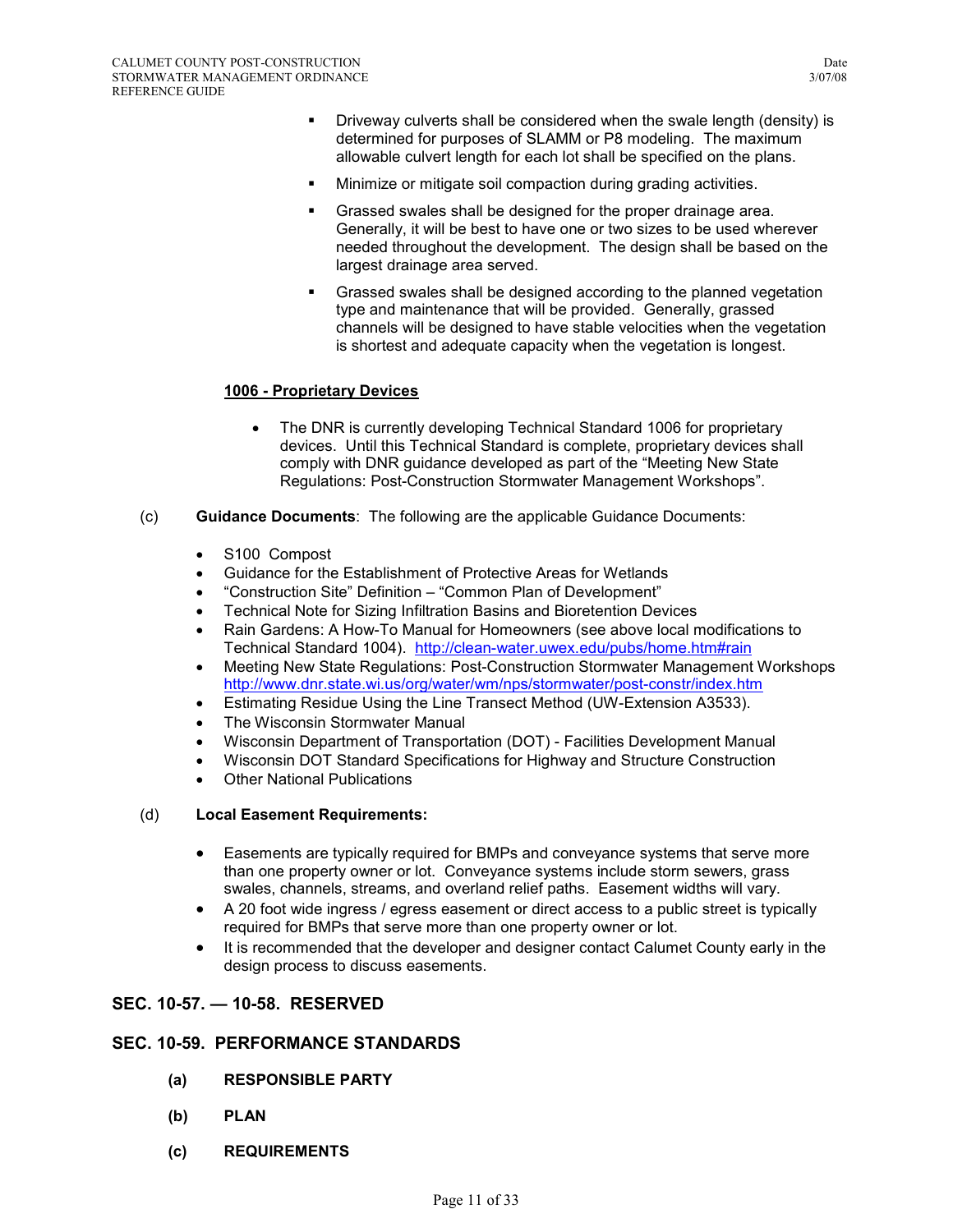## (1) TOTAL SUSPENDED SOLIDS

Post-construction sites with 20,000 sq.ft. or more of impervious surface disturbance and post-construction sites with 1 acre or more of land disturbance are required to meet the ordinance's numeric performance standards. All other post-construction sites are not required to meet these numeric performance standards. BMP design guidance is provided below in Section (9) for sites with less than 20,000 sq.ft. of impervious surface disturbance.

#### **Computer Models:**

Pollutant loading models such as SLAMM, DETPOND, P8 or an approved equivalent methodology may be used to evaluate the efficiency of the design in reducing total suspended solids. Information on how to access SLAMM and P8 is available at http://dnr.wi.gov/org/water/wm/nps/models/SLAMM.htm or contact the stormwater coordinator in the runoff management section of the bureau of watershed management at (608) 267-7694.

Use the most recent version of SLAMM, DETPOND and P8. The applicant may request a waiver of this requirement.

## **Design Clarifications:**

No Controls- "No Controls" is the baseline condition for each site. No TSS credit is provided for meeting the baseline condition. The baseline condition is defined as follows:

- Assume site is stabilized (no erosion).
- Assume proposed impervious surfaces are in place. No TSS credit is provided for impervious surface reductions associated with conservation design techniques (e.g. reduced street width).
- Assume no stormwater management BMPs.
- Assume curb and gutter / storm sewer drainage system in fair condition.
- If the applicant intends to claim TSS credit for disconnecting an impervious surface, the "No Controls" condition shall be based on the "typical" percent connected impervious values established by the DNR:

| <b>LAND USE</b>                         | % CONNECTED |
|-----------------------------------------|-------------|
| Open space / undeveloped                | 5           |
| Suburban Residential                    | 7           |
| Park                                    | 10          |
| Cemetery                                | 12          |
| <b>Low Density Residential</b>          | 14          |
| Medium Density Residential - With Alley | 25          |
| Medium Density Residential - No Alley   | 28          |
| Schools - Institutional                 | 39          |
| High Density Residential - With Alley   | 42          |
| High Density Residential - No Alley     | 42          |
| Mobile Home Residential                 | 47          |
| Freeway                                 | 51          |
| Multi-Family Residential                | 51          |
| Miscellaneous Institutional             | 59          |
| Medium Industrial                       | 64          |
| <b>High Rise Residential</b>            | 65          |
| Light Industrial                        | 71          |
| Office Park - Commercial                | 74          |
| Hospital - Institutional                | 76          |
| <b>Commercial Strip Mall</b>            | 91          |
| Shopping Center - Commercial            | 91          |
| <b>Commercial Downtown</b>              | 96          |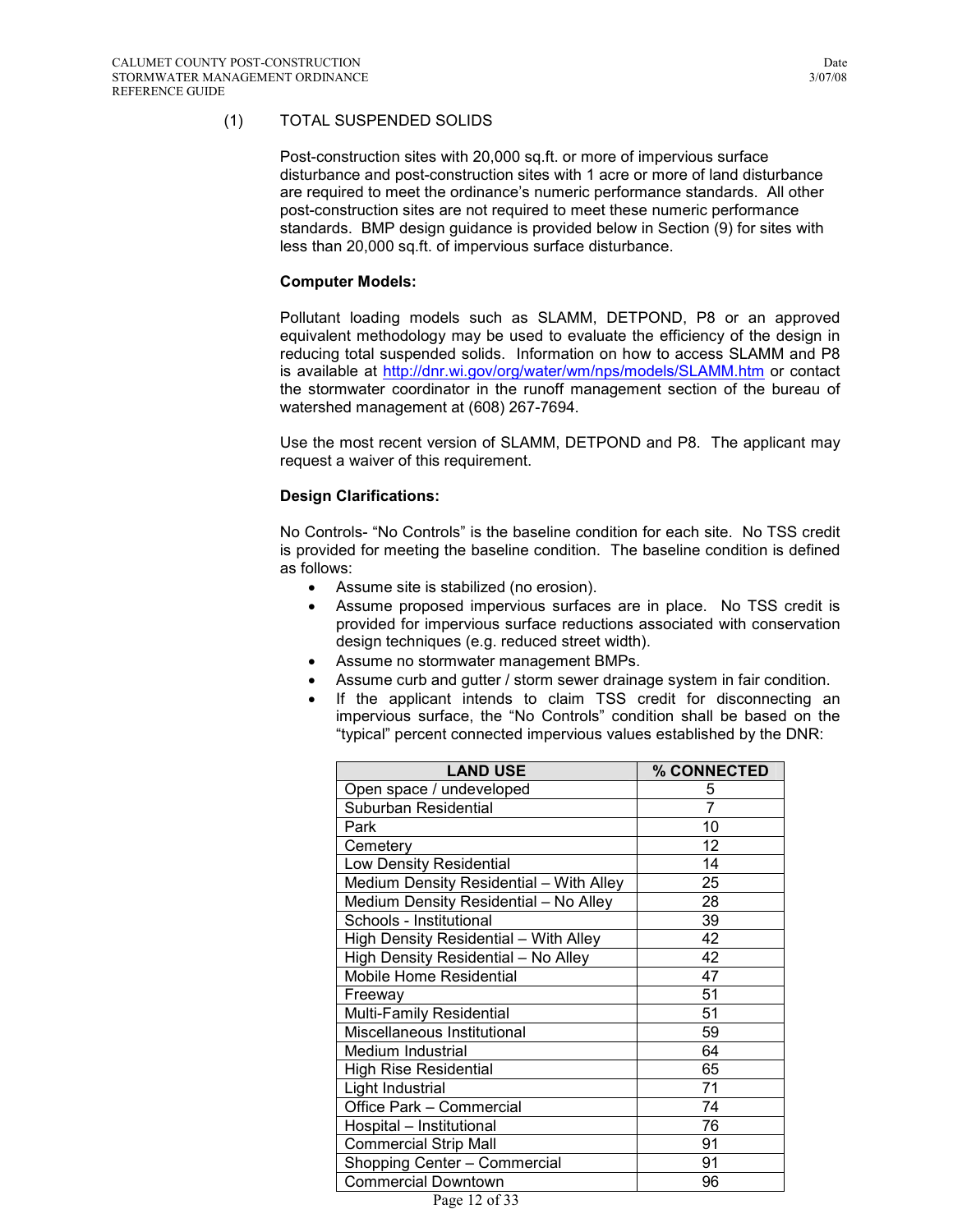Disconnection- TSS credit is provided for runoff volume reductions associated with disconnecting impervious surfaces beyond the "typical" percent connected impervious values established by the DNR. In order to consider an impervious surface as "disconnected", the following criteria shall be met:

- Residential Roofs: Discharge runoff over a minimum 20-foot long pervious surface that is in good condition and graded for sheet flow.
- Other Impervious Surfaces:
	- Source area flow length may not exceed 75 feet.
	- Source area and pervious area must be graded for sheet flow.
	- Pervious area must be in good condition, have a slope less than 8%, and have a flow length at least as long as the contributing impervious area's length (but never less than 20 feet).



Source: DNR Post-Construction Stormwater Management Workshops

Street Sweeping & Catch Basin Cleaning- No TSS credit is provided for street sweeping, catch basin cleaning, or other management type BMPs in new development areas.

Infiltration Rate- The design infiltration rate for a BMP shall be based on the most confining soil layer within 5 feet of the BMP's bottom elevation. Infiltration rates shall be obtained from Table 2, Technical Standard 1002.

Grass Swale- The grass swale infiltration rate used in SLAMM or P8 shall be obtained from Table 2, Technical Standard 1002. For SLAMM, the typical swale geometry shall be entered in lieu of using the "Wetted Width" option. SLAMM will calculate the "Wetted Width" for each rain event based on the typical swale geometry.

Uncontrolled Areas- The performance standard for TSS is a site standard, not a BMP standard. Often, a site contains uncontrolled areas that do not flow through a BMP (e.g. wet pond, grass swale). Typically, it is necessary to increase the TSS reduction provided by other onsite BMPs in order to offset or over compensate for these uncontrolled areas.

Routine Maintenance Areas– No performance standard or TSS reduction is required for routine maintenance areas. However, the applicant is responsible for proper performance of onsite BMPs. In order to ensure proper BMP performance, the applicant has two options:

- Divert the routine maintenance area around onsite BMPs, or
- Include runoff volumes from the routine maintenance area in onsite BMP calculations. However, no TSS credit is provided for the routine maintenance area unless it is reclassified as redevelopment.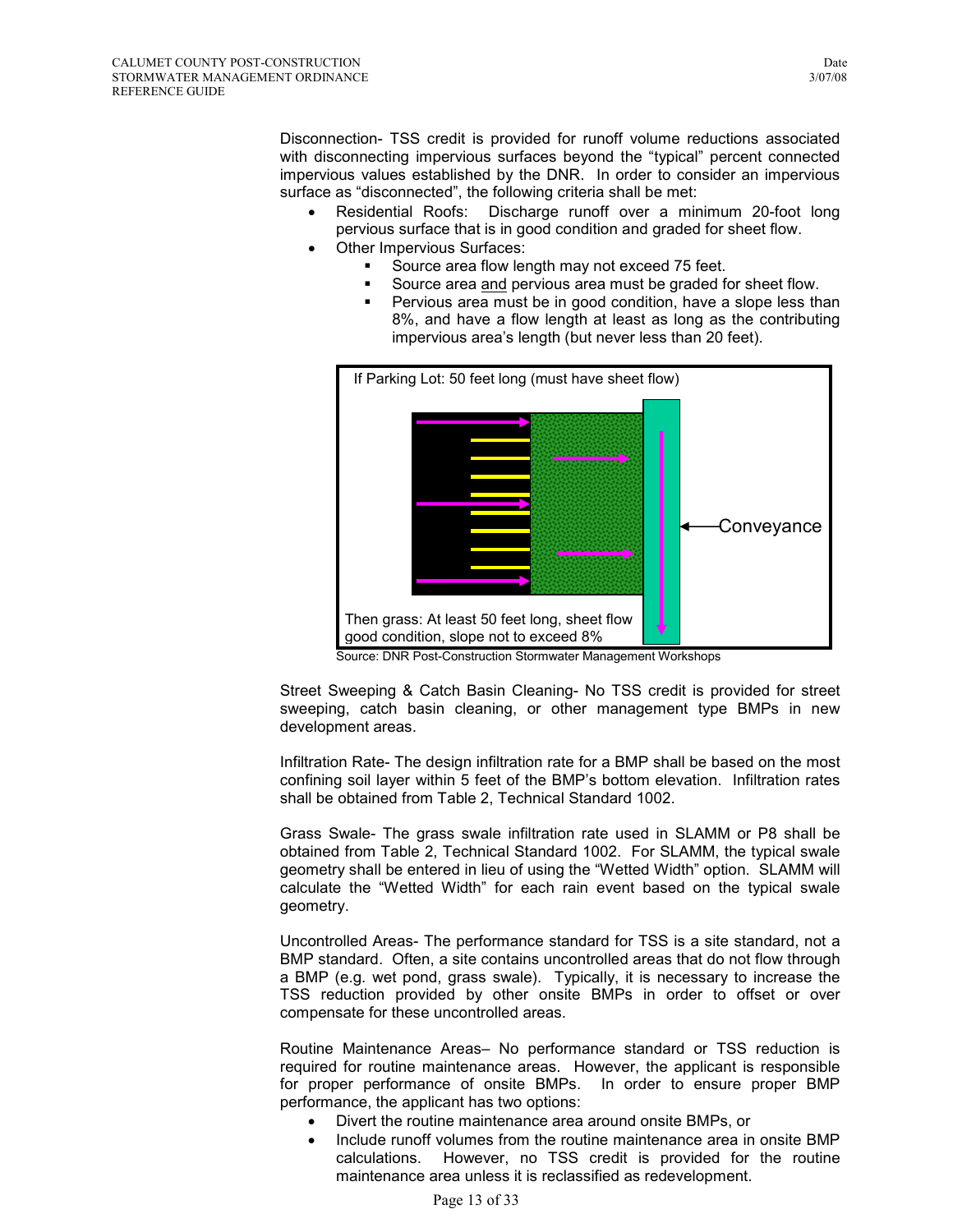Offsite Drainage Areas– The applicant is not responsible for satisfying TSS performance standards for offsite areas that drain into the project site. However, the applicant is responsible for proper performance of onsite BMPs. In order to ensure proper onsite BMP performance, the applicant has two options:

- Divert offsite runoff around onsite BMPs, or
- Include offsite runoff volumes in onsite BMP calculations. The amount of onsite TSS credit is determined by multiplying the BMP's percent TSS reduction by the base TSS load for the onsite area.

#### **Example Calculations:**

The development site currently contains 30 acres of institutional land uses and 70 acres of agricultural land uses. The entire 100 acre site will be disturbed as part of the proposed project. Within the 100 acre site, the developer plans to:

- Redevelop 20 acres (existing institutional) into a new commercial area.
- Conduct routine maintenance on 10 acres of existing asphalt parking lot (existing institutional). Parking lot will be part of new commercial area.
- Develop 70 acres (existing agriculture) into a new residential area.

The "No Controls" or base TSS load is computed as follows:

- Commercial area = 20 acres  $x$  600 lbs/acre = 12,000 lbs
- Residential area = 70 acres x 400 lbs/acre =  $28,000$  lbs
- "No Controls" TSS Load = 40,000 lbs

The "TSS Reduction Required" is computed as follows:

- Commercial area = 12,000 lbs x 40% (redevelopment) =  $4,800$  lbs
- Residential area =  $28,000$  lbs x  $80\%$  (new development) =  $22,400$  lbs
- "TSS Reduction Required" =  $(4,800 + 22,400)$  / 40,000

= 0.68 or 68%

A wet pond is proposed for the site. The pond achieves an 80% TSS reduction for its 130 acre watershed. The 130 acre watershed includes 20 acres of commercial area, 10 acres of commercial parking lot, 60 acres of residential area, and 40 acres of offsite residential area.

- Commercial area =  $12,000$  lbs x 80% (wet pond) =  $9,600$  lbs
- Commercial parking lot =  $8,000$  lbs x 80% (wet pond) =  $6,400$  lbs
- Residential area (60 acres) =  $24,000$  lbs x 80% (wet pond) = 19,200 lbs
- Offsite residential area =  $16,000$  lbs x 80% (wet pond) =  $12,800$  lbs
- Pond TSS Reduction = (9,600 + 6,400 + 19,200 + 12,800) / 60,000 = 0.80 or 80%

The "TSS Reduction Provided" is computed as follows:

- Commercial area =  $12,000$  lbs x 80% (wet pond) =  $9,600$  lbs
- Residential area (60 acres) =  $24,000$  lbs x 80% (wet pond) = 19,200 lbs
- Residential area (10 acres) = 4,000 lbs  $x$  0% (uncontrolled) = 0 lbs
- "TSS Reduction Provided" =  $(9,600 + 19,200 + 0)$  / 40,000 = 0.72 or 72%

72% > 68%, therefore the TSS requirement is satisfied.

In the example, the 10 acre commercial parking lot could have been included in the "TSS Reduction Required" and "TSS Reduction Provided" calculations if it was reclassified as redevelopment, as opposed to routine maintenance. The reclassification would have allowed the applicant to plan for future reconstruction of the 10 acre commercial parking lot.

Page 14 of 33 In the example, the 40 acre offsite residential area could have been included in the "TSS Reduction Required" and "TSS Reduction Provided" calculations if it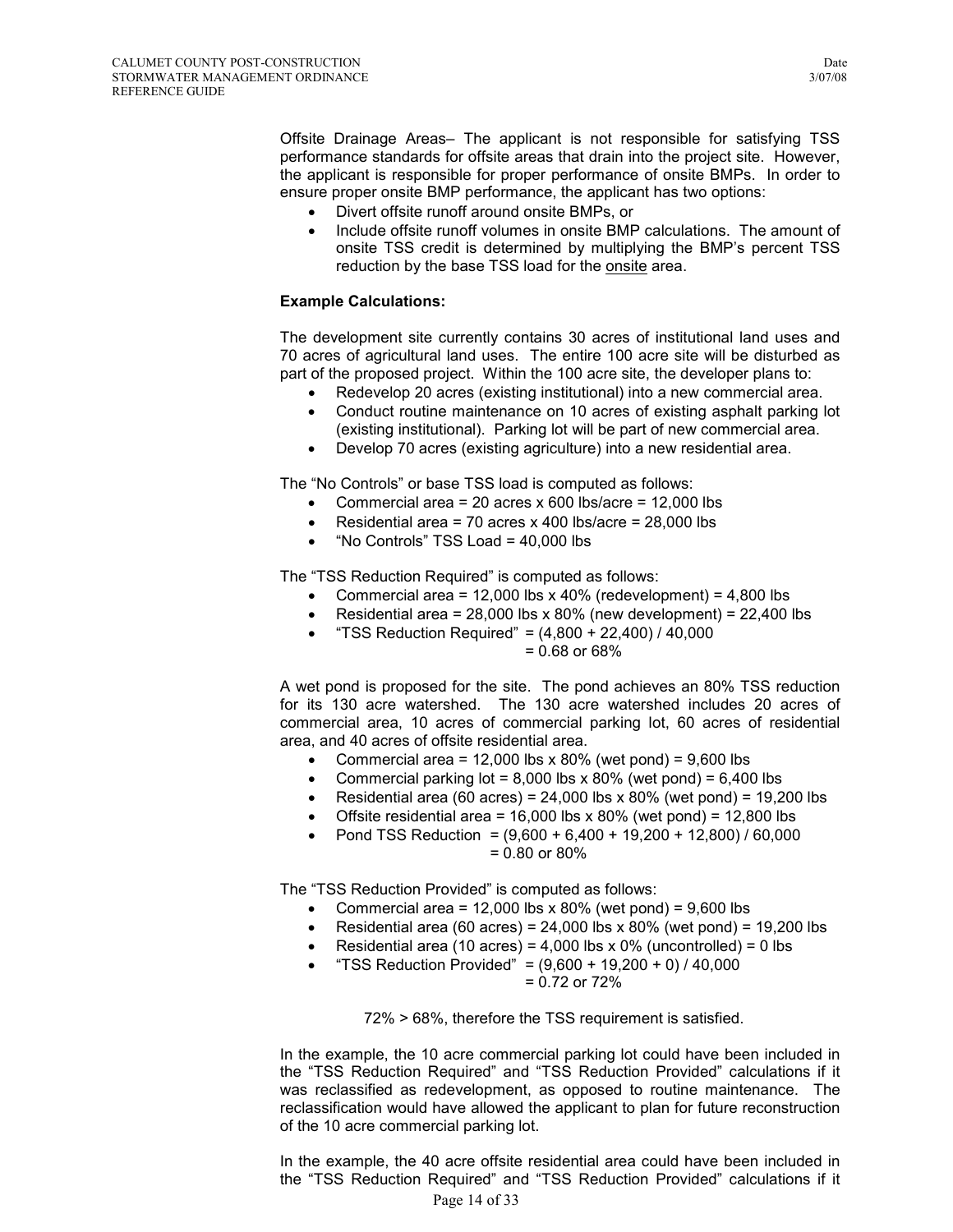was a regional pond, as opposed to an onsite pond. A regional pond would have allowed the owner of the 40 acre offsite residential area to take credit for the TSS reduction provided by the wet pond.

#### (3) PEAK DISCHARGE

Post-construction sites with 20,000 sq.ft. or more of impervious surface disturbance and post-construction sites with 1 acre or more of land disturbance are required to meet the ordinance's numeric performance standards. All other post-construction sites are not required to meet these numeric performance standards. BMP design guidance is provided below in Section (9) for sites with less than 20,000 sq.ft. of impervious surface disturbance.

## **Computer Models:**

Peak discharge rates shall be evaluated using TR-55 methodology and a computer model. NRCS recently released a new Windows version of TR-55 referred to as WinTR-55. Unfortunately, WinTR-55 has some unacceptable restrictions in computing Tc and the computations for outlet structures are too approximate to be useable. Therefore, WinTR-55 is not acceptable software.

Other software packages are acceptable if they match the results and methodology of TR-55 (DOS version). There are multiple hydrology/pond routing computer programs available. They must be approved by the administering authority. Examples of common computer programs are HEC-HMS, XPSWMM, HydroCAD, HydraFlow, PondPack, etc.

Each pre-development watershed shall be evaluated for peak discharge. It is not accurate or necessary to "link" all of the pre-development watersheds to determine the ultimate allowable discharge for the site. The allowable discharge for each outfall shall be determined based on the individual pre-development watershed as discussed more in depth below in "TR-55 Methodology Clarifications".

## **TR-55 Methodology Clarifications:**

Time of Concentration  $(T_c)$ -

Pre-Development Requirements

- The  $T_c$  route shall be the route that takes the longest time to reach the outfall and not necessarily the furthest point in the watershed.
- The  $T_c$  route shall be shown to scale on the pre-development contours with each flow segment labeled.
- The pre-development  $T_c$  should typically be at least 30 minutes in NE Wisconsin. This may not apply to small sites.
- A Manning's "n" value of 0.24 shall be used for sheet flow "meadow" conditions. For redevelopment areas, assume impervious surfaces do not exist.
- The sheet flow length before development in NE Wisconsin is usually 250' to 300'. This may not apply to small sites.
- For shallow concentrated flow, "unpaved" or "paved" shall be used to represent vegetated swales and paved swales, respectively.

#### Post-Development Requirements

- The  $T_c$  route shall incorporate and represent the development. If the development is large, consider dividing the development into multiple watersheds.
- $T_c$  will almost always be shorter after development.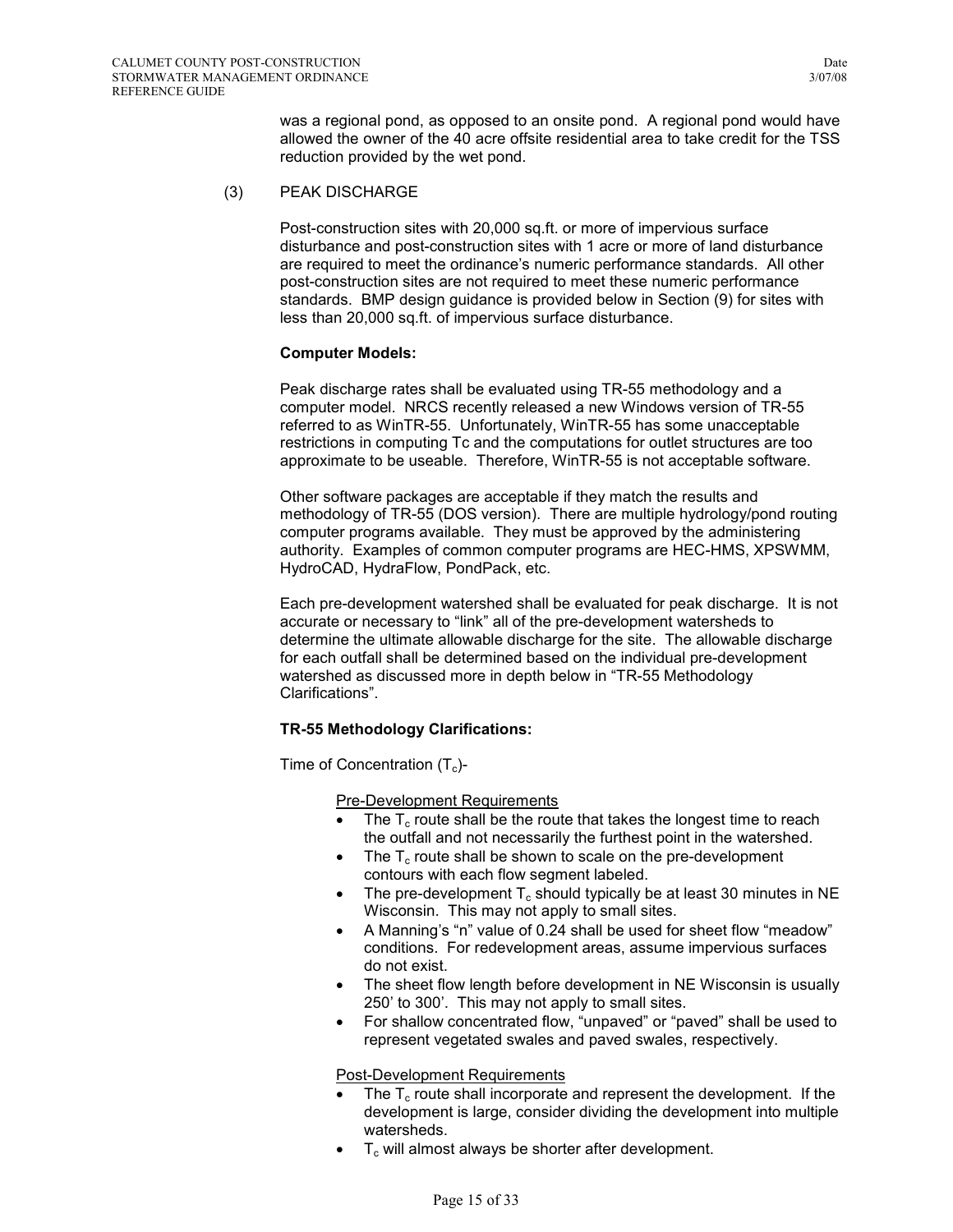- The  $T_c$  route shall be shown to scale on the post-development drainage plan with each flow segment labeled.
- The sheet flow length after development will seldom be greater than 50' to 100' due to the grading around homes and buildings. A sheet flow length of greater than 100 feet requires approval from the reviewing authority (except for large paved parking areas).
- A Manning's "n" value of 0.24 is appropriate for sheet flow "lawn" conditions.
- The minimum sheet flow slope shall be 2% for residential lawns.
- For shallow concentrated flow, "unpaved" or "paved" shall be used to represent vegetated swales and paved swales, respectively.
- The  $T_c$  flow path stops when it reaches the inflow of a wet or dry detention basin.
- The post-development  $T_c$  is important for determining the correct storage volume required. See the Storage Volume for Detention Basins section below.

## Runoff Curve Numbers (CN)-

Pre-Development Requirements

• The following Curve Numbers shall be used for "meadow" conditions:

| Maximum Pre-Development Runoff Curve Numbers (meadow) |    |    |  |    |
|-------------------------------------------------------|----|----|--|----|
| Hydrologic Soil Group                                 |    |    |  |    |
| Curve Number                                          | 30 | 58 |  | 78 |

- Existing concentrated wooded areas shall be modeled as "Woods, Good Hydrologic Condition" with curve numbers of 30, 55, 70, and 77 for hydrologic soil groups A, B, C, and D, respectively.
- Soil units can be found in the applicable County Soil Survey (or, if provided, on the [Municipality's] website.)
- The appropriate hydrologic soil groups are located at the following website: http://soildatamart.nrcs.usda.gov/County.aspx?State=WI

To get an online soils report, do the following:

- 1. Select the appropriate County.
- 2. Select the "Generate Reports" button.
- 3. Select the appropriate soils for the site (hold the ctrl key for multiple).
- 4. Select the report type (RUSLE2 Related Attributes or Water Features) below to get the Hydrologic Group(s) for the site.
- 5. Select the "Generate Report" button.

\*\*Notice that a number of soils have different hydrologic soil groups than those shown in the original County USDA Soils book. The Internet groups are the ones to use.

#### Post-Development Requirements

The Runoff Curve Number for lawns shall be used for developed areas that will be vegetated. Woods, wetland, or prairie areas preserved with a recorded document may be modeled as such.

Pre/Post-Development Curve Number Determination for Permeable Soils

- Refer to the Site Evaluation for Infiltration Report to verify that soils mapped in hydrologic groups A or B are well drained. If not well drained use the County USDA Soils Books hydrologic group explanation to determine the appropriate hydrologic group.
- If the existing site consists of multiple hydrologic groups, especially a combination of highly permeable and non-permeable, consideration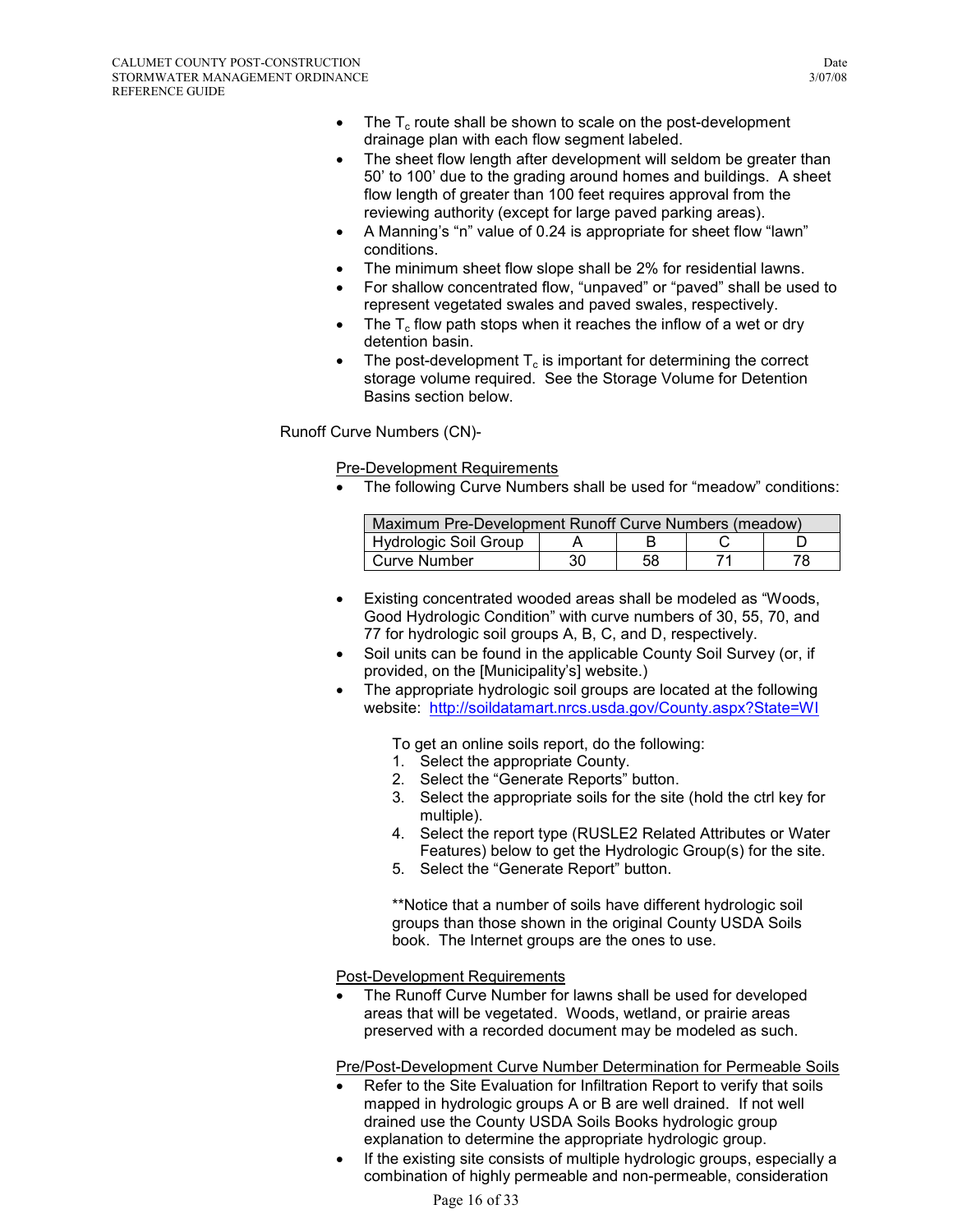shall be given to the proposed site balance cut/fill. See Appendix A of TR-55 for discussion on disturbed soil profiles as a result of urbanization.

Example: The site consists of 30% Hydrologic Group A soils and 70% Hydrologic Group C soils. The following scenarios shall be handled as noted:

- 1. If the site earthwork does not balance within the respective Hydrologic Group and it is anticipated that the "C" soils will be filled on the "A" soils, the "C" soil RCN shall be used.
- 2. If the site earthwork balances within each respective Hydrologic Group and it is anticipated that offsite fill will be required to achieve the desired dwelling elevations, the "C" soil RCN shall be used.
- 3. If the site balances within each respective Hydrologic Group and no or minimal fill is anticipated on the "A" soils, compaction mitigation shall be provided.

## Drainage Area-

Pre-Development Requirements

- Determine the total contributing drainage area to the development, including offsite properties.
- If the pre-developed site consists of multiple drainage basins, each outfall shall be evaluated for peak discharge.

#### Example:

The pre-development site shown below is 40 acres and consists of 2 drainage basins, each 20 acres. Each outfall has a peak discharge of 4, 8, and 12 cfs for the 2, 10, and 100-year design storms, respectively.



The post-development site shown below is the same 40 acres; however, Outfall 1 now has 30 acres draining to it and Outfall 2, 10 acres.

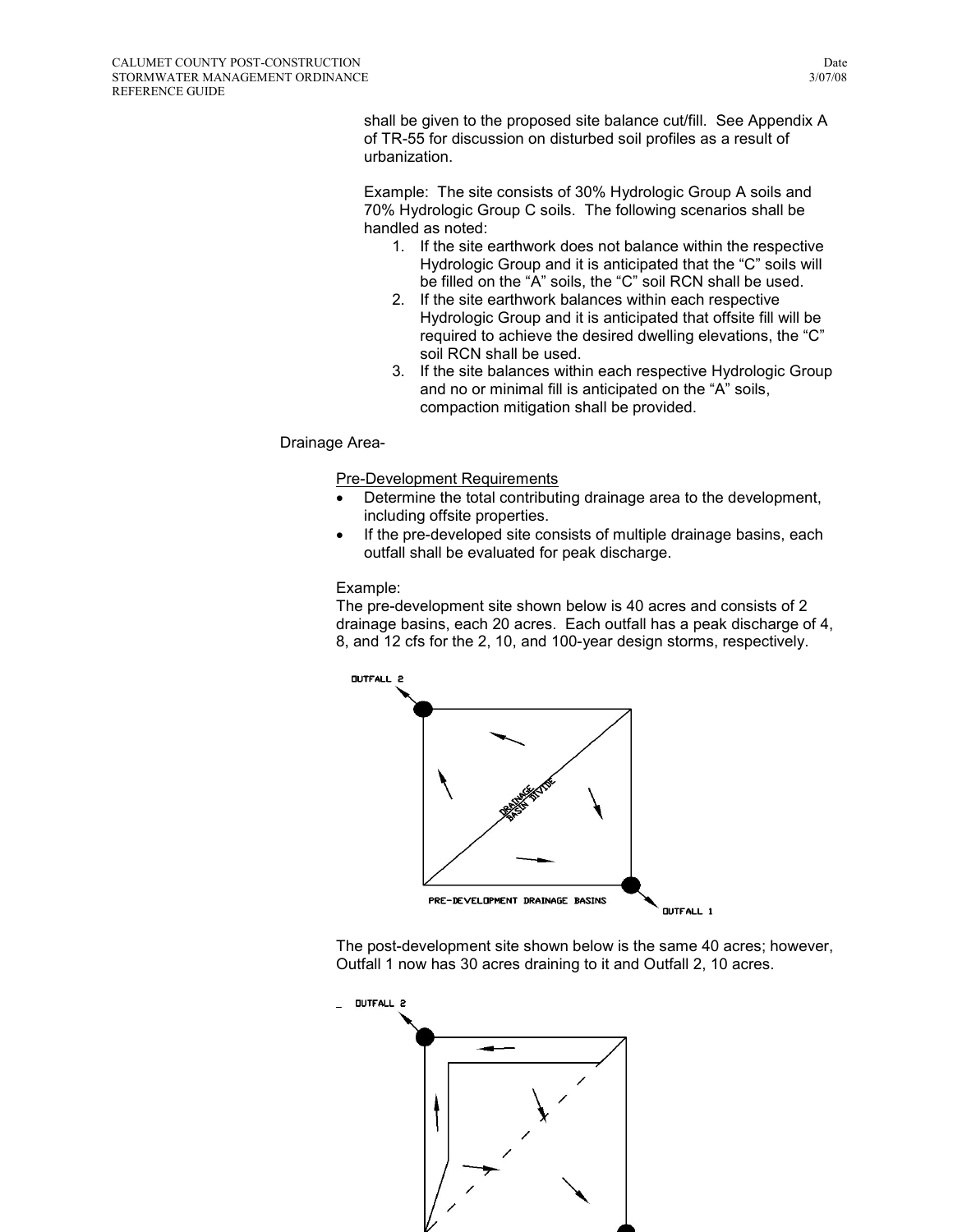The post-development discharges for Outfall 2 are 3, 6, and 9 cfs for the 2-, 10-, and 100-year design storms, respectively. Outfall 2 meets the peak discharge requirements of the Ordinance because the postdevelopment peak discharges are below the pre-development discharges for Outfall 2.

The post-development discharges for Outfall 1 are 12, 24, and 36 cfs for the 2-, 10-, and 100-year design storms, respectively. Outfall 2 does not meet the peak discharge requirements of the Ordinance. Stormwater facilities have to be installed to lower the post-development peak discharges to the pre-development discharges of 4, 8, and 12 cfs for the 2-, 10-, and 100-year design storms, respectively.

Below is an example of appropriate Stormwater Management Plan summary tables as required:

| <b>Pre-Development Peak Discharges</b>                  |       |       |                   |  |  |
|---------------------------------------------------------|-------|-------|-------------------|--|--|
| <b>Design Storm</b><br>$100$ -year<br>10-year<br>2-year |       |       |                   |  |  |
| Outfall 1                                               | 4 cfs | 8 cfs | $12 \text{ cfs}$  |  |  |
| Outfall 2                                               | 4 cfs | 8 cfs | 12 <sub>cfs</sub> |  |  |

| <b>Post-Development Peak Discharges</b>              |                    |                   |                    |  |  |  |
|------------------------------------------------------|--------------------|-------------------|--------------------|--|--|--|
| <b>Design Storm</b><br>10-year<br>100-year<br>2-year |                    |                   |                    |  |  |  |
| Outfall 1                                            | 3 cfs              | 6 cfs             | 9 cfs              |  |  |  |
| Outfall 2                                            | 3.6 <sub>cfs</sub> | $7.5 \text{ cfs}$ | $10.9$ cfs         |  |  |  |
| (undetained)                                         | (12 cfs)           | (24 cfs)          | $(36 \text{ cfs})$ |  |  |  |

Post-Development Requirements

- The design of stormwater runoff control facilities shall be based on the total contributing drainage area, not just the area being developed. Any off-site drainage area must be included in the plan facilities or safely diverted around the planned facilities.
- Off-site contributing areas that are not diverted must use the meadow condition runoff curve number for pre-development flow computations whether the off-site area is presently developed or not.
- Offsite contributing areas that are diverted shall use the highest anticipated runoff curve number for the offsite area for a safe design. Also, the diversion shall provide 0.3' of freeboard and assume 10% settlement for the 100-year flow. The conveyance shall be contained within an easement. The discharge location for the diversion shall be at the pre-developed outfall or at a stable location.
- If more than 30% of the drainage area will be impervious, it will often be necessary to divide the drainage area into a pervious sub-area and impervious sub-area for correct computation of peak flow.

Peak Discharge Method-

- For Wisconsin, use the Type II, 24-hour rainfall distribution for design storms.
- Natural depressions shall be evaluated or considered when determining peak discharge rates for the predevelopment condition.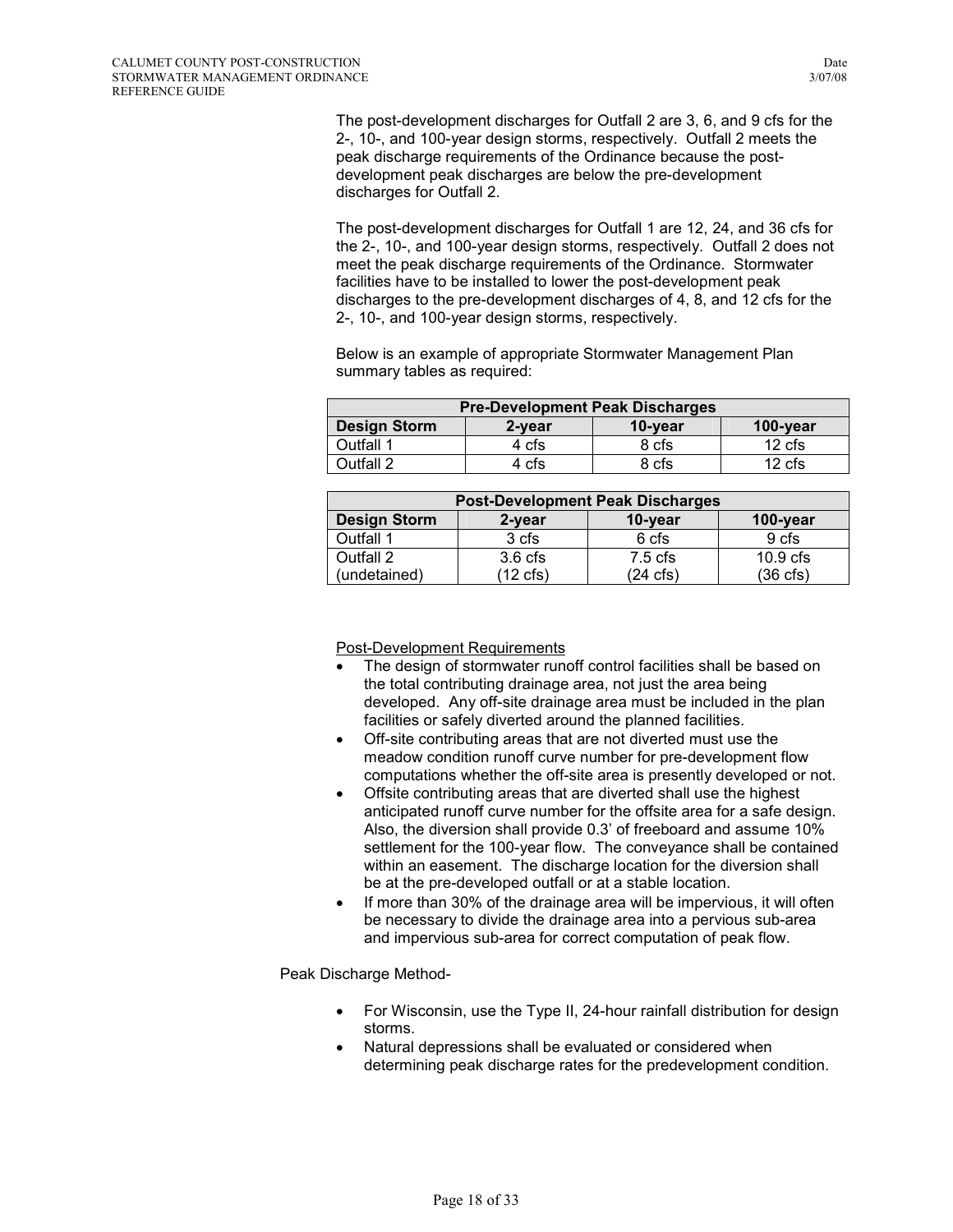Storage Volume for Detention Basins (TR-55)-

- The approximate storage-routing curves should not be used if the adjustment for ponding (discussed above in the peak discharge section) is used.
- This manual method is good for determining quick estimates of the effects of temporary detention on peak discharges. Computer programs that utilize TR-20 provide more accurate methods of analysis and routing.
- The procedure should not be used to perform final design if an error in storage of 25 percent cannot be tolerated. Figure 6-1 may significantly overestimate the required storage capacity.
- When the peak outflow discharge is too close to post-development peak inflow discharge, parameters that affect the rate of rise of a hydrograph become especially significant.

## **Design Clarifications:**

It is recommended that the developer and designer contact Calumet County to discuss peak discharge requirements for the site early in the design process.

Outfalls- Performance standards for peak discharge shall be satisfied at each outfall associated with the site. Written approval is required from down slope property owners if post-development peak discharge rates are not less than or equal to pre-development peak discharge rates at each outfall.

Disconnection- Disconnecting impervious surfaces can help achieve the peak discharge requirement. Disconnecting impervious surfaces not only reduces runoff volumes, but also increases time of concentrations. In order to consider an impervious surface as "disconnected", the following criteria shall be met:

- Residential Roofs: Discharge runoff over a minimum 20 foot long pervious surface that is in good condition and graded for sheet flow.
- Other Impervious Surfaces:
	- Source area flow length may not exceed 75 feet.
	- Source area and pervious area must be graded for sheet flow.
	- **Pervious area must be in good condition, have a slope less than** 8%, and have a flow length at least as long as the contributing impervious area's length (but never less than 20 feet).



Source: DNR Post-Construction Stormwater Management Workshops

Uncontrolled Areas- The performance standard for peak discharge is an outfall standard. Often, a site contains an uncontrolled area for each outfall that does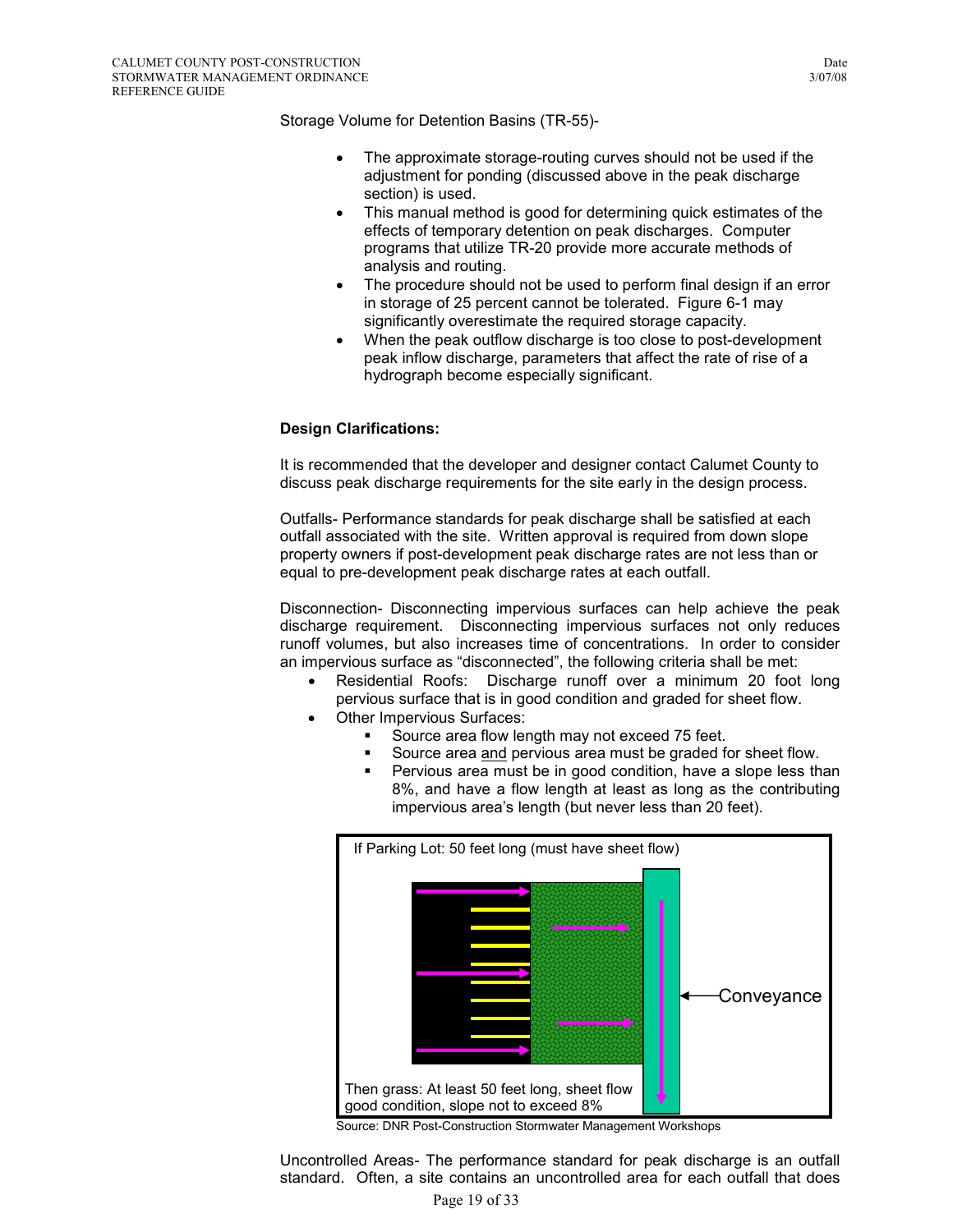not flow through a BMP (e.g. wet pond). Typically, it is necessary to increase the peak discharge control provided by the onsite BMP in order to offset or over compensate for the uncontrolled area.

Routine Maintenance Areas– No performance standard or peak discharge reduction is required for routine maintenance areas. However, the applicant is responsible for proper performance of onsite BMPs. In order to ensure proper BMP performance, the applicant has two options:

- Divert the routine maintenance area around onsite BMPs, or
- Include runoff volumes from the routine maintenance area in onsite BMP calculations. For the predevelopment condition, routine maintenance areas shall be modeled as a meadow land use. For the postdevelopment condition, routine maintenance areas shall be modeled using the actual site conditions.

#### (4) INFILTRATION

Post-construction sites with 20,000 sq.ft. or more of impervious surface disturbance and post-construction sites with 1 acre or more of land disturbance are required to meet the ordinance's numeric performance standards. All other post-construction sites are not required to meet these numeric performance standards. BMP design guidance is provided below in Section (9) for sites with less than 20,000 sq.ft. of impervious surface disturbance.

#### **Computer Models:**

A model that calculates runoff volume, such as RECARGA, SLAMM, P8, TR-55, or an approved equivalent methodology may be used to evaluate the efficiency of the infiltration design. Information on how to access RECARGA, SLAMM, or P8 is available at http://dnr.wi.gov/org/water/wm/nps/models/index.htm or contact the stormwater coordinator in the runoff management section of the bureau of watershed management at (608) 267-7694.

Use the most recent version of RECARGA, SLAMM, and P8. The applicant may request a waiver of this requirement.

Depending on the type of infiltration device, groundwater mounding may need to be evaluated. Refer to Table 1, Technical Standard 1002 for groundwater mounding requirements. A model that calculates groundwater mounding is available at http://dnr.wi.gov/org/water/wm/nps/models/guidance/index.htm or contact the stormwater coordinator in the runoff management section of the bureau of watershed management at (608) 267-7694.

#### **Design Clarifications:**

Maximum required Effective Infiltration Area (EIA) is calculated as follows:

- For residential land uses, the EIA cap is 1% of the project site. For residential, the project site is defined as the area of land disturbance.
- For non-residential land uses, the EIA cap is 2% of the project site. For non-residential, the project site is defined as the portion of land disturbance dedicated to rooftops and parking lots.
- Excluded and exempted areas are included in the EIA cap calculation.
- The maximum required EIA cap may be voluntarily exceeded.

Page 20 of 33 Exclusions- Infiltration from source areas or at locations identified in Sec. 10- 59(c)(4)H of the ordinance is not prohibited. Rather, credit will not be given toward achieving the infiltration requirement. Runoff from excluded areas does not have to be included in calculating the infiltration goal. However, if runoff from an excluded area flows through an infiltration BMP, the following is required: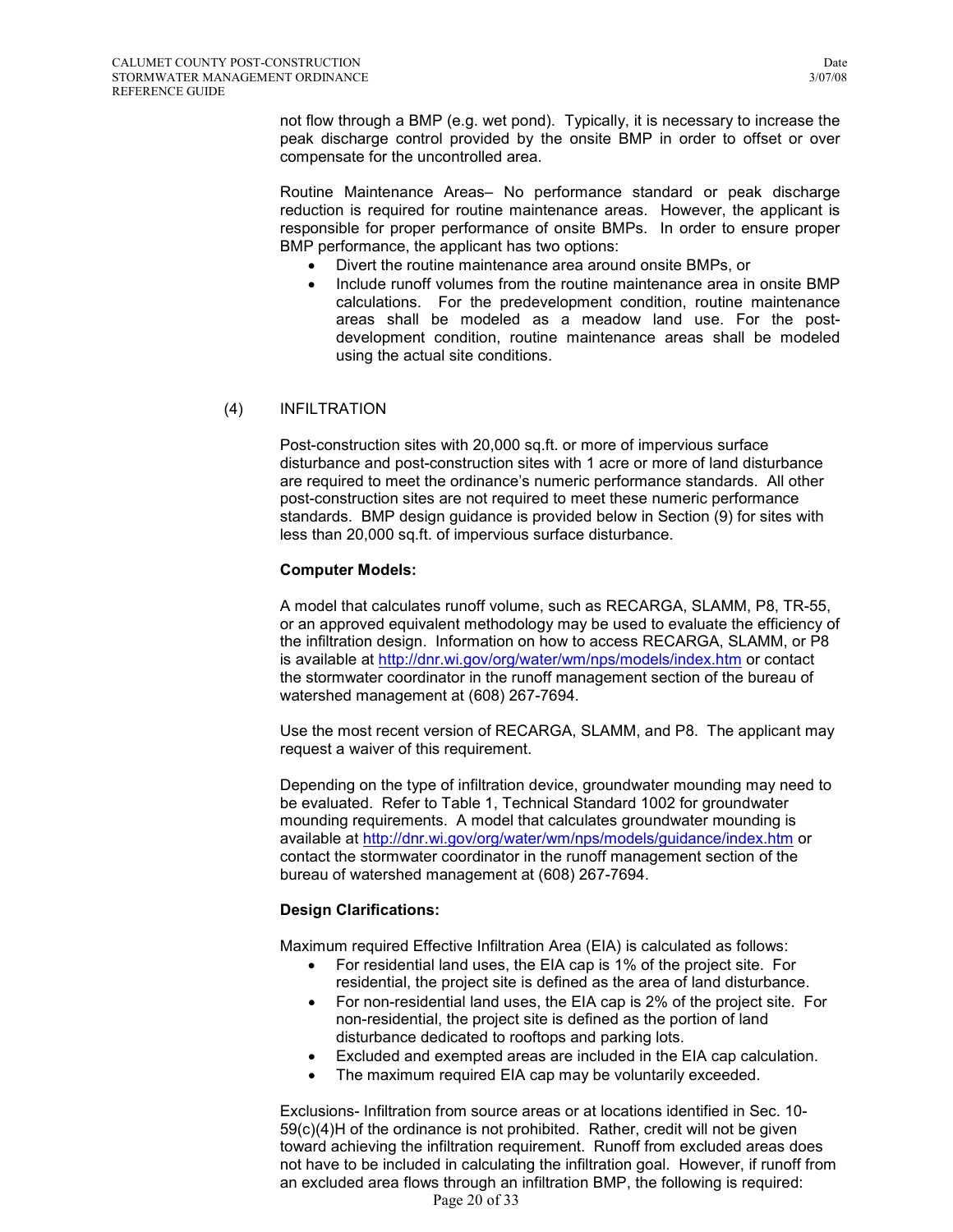- Use caution. These source areas and locations are excluded from the ordinance's infiltration requirement due to groundwater contamination concerns. The municipality is not responsible for the applicant's decision to infiltrate this runoff. The applicant is solely responsible for NR 140 compliance and groundwater protection.
- The BMP design must take runoff from excluded areas into account to assure the device can safely handle the additional flow and volume.

Exemptions- Infiltration from source areas or at locations identified in Sec. 10- 59(c)(4)ix of the ordinance is not required. Despite the ordinance, the applicant may choose to infiltrate exempted runoff. If exempted runoff is infiltrated, credit will be given toward achieving the infiltration requirement. Runoff from exempted areas does not have to be included in calculating the infiltration goal. However, if runoff from an exempted area flows through an infiltration BMP, the BMP design must take it into account to assure the device can safely handle the additional flow and volume.

Groundwater Protection- It is the applicant's sole responsibility to protect groundwater. Compliance with Preventative Action Limits (PAL) contained in NR 140 must be maintained. Also, infiltration system discharges must remain below Enforcement Standards (ES) contain in NR 140. DNR Technical Standards should meet these groundwater protection requirements.

Maximum Extent Practicable (MEP):

- Definition takes into consideration best available technology, costeffectiveness, natural resource protection, historic preservation, human safety & welfare, geographic features, and site conditions.
- Topography- To achieve the infiltration requirement, maximum extent practicable should not be interpreted to require significant topography changes that create an excessive financial burden. Two feet or less of elevation change is considered reasonable and to the MEP.
- Pumping- To achieve the infiltration requirement, maximum extent practicable should not be interpreted to require stormwater pumping.

Roof Runoff- To minimize potential groundwater impacts, it is desirable to infiltrate the cleanest runoff. To achieve this, a design may propose greater infiltration of runoff from low pollutant sources such as roofs, and less from higher pollutant source areas such as parking lots.

Disconnection- Disconnection of impervious surfaces can be used to help achieve the infiltration requirement. However, disconnection is not considered to be part of an infiltration system. Therefore, disconnected areas do not count toward the maximum effective infiltration area calculation. In order to consider an impervious surface as "disconnected", the following criteria shall be met:

- Residential Roofs: Discharge runoff over a minimum 20 foot long pervious surface that is in good condition and graded for sheet flow.
- Other Impervious Surfaces:
	- Source area flow length may not exceed 75 feet.
	- Source area and pervious area must be graded for sheet flow.
	- **Pervious area must be in good condition, have a slope less than** 8%, and have a flow length at least as long as the contributing impervious area's length (but never less than 20 feet).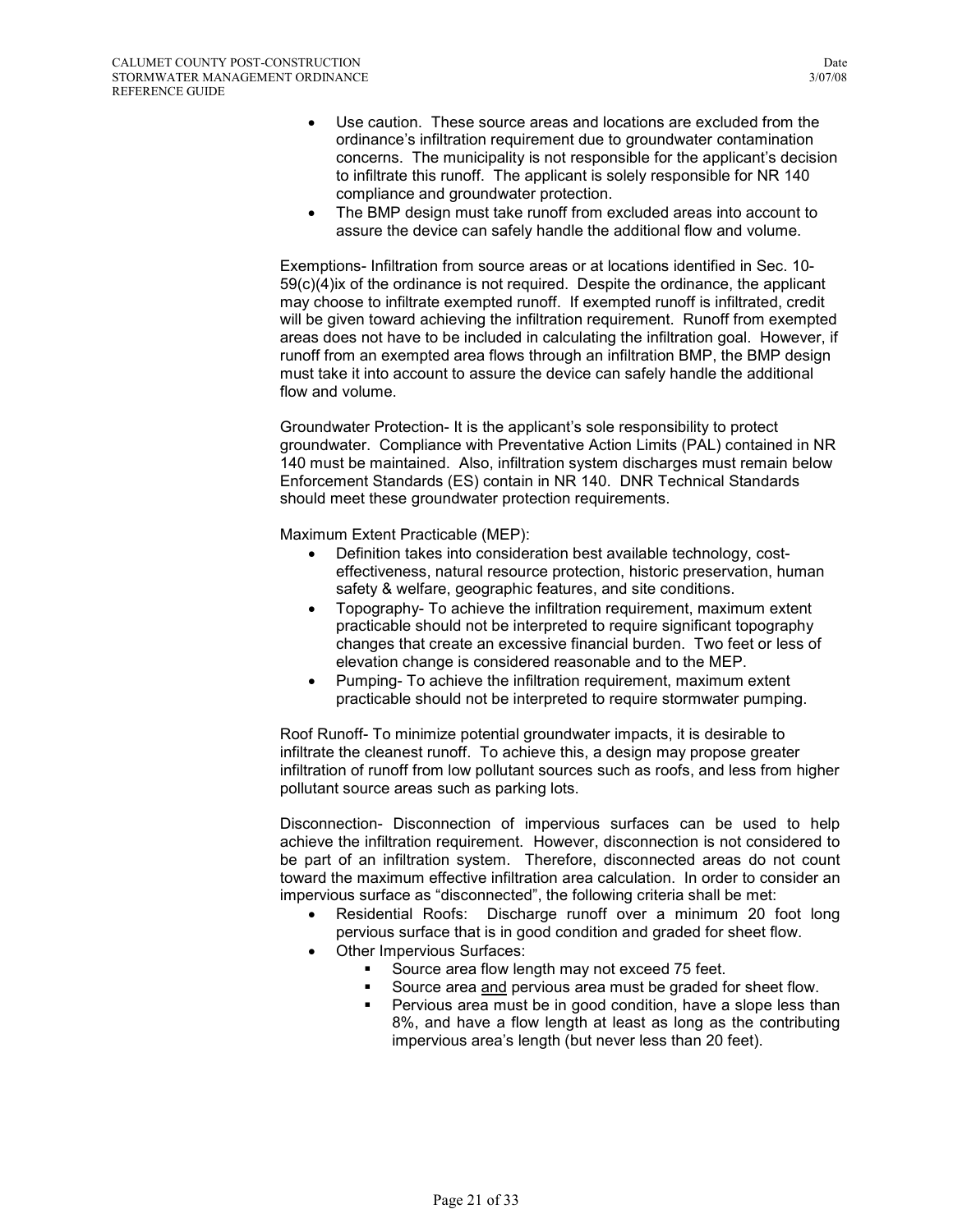

Source: DNR Post-Construction Stormwater Management Workshops

Routine Maintenance Areas– No performance standard or infiltration requirement is provided for routine maintenance areas. However, the applicant is responsible for proper performance of onsite BMPs. In order to ensure proper BMP performance, the applicant has two options:

- Divert the routine maintenance area around onsite BMPs, or
- Include runoff volumes from the routine maintenance area in onsite BMP calculations. The applicant will receive credit for infiltrating runoff from the routine maintenance area provided it is not an excluded area.

Offsite Drainage Areas– The applicant is not responsible for satisfying infiltration performance standards for offsite areas that drain into the project site. However, the applicant is responsible for proper performance of onsite BMPs. In order to ensure proper onsite BMP performance, the applicant has two options:

- Divert offsite runoff around onsite BMPs, or
- Include offsite runoff volumes in the onsite BMP calculations. The amount of onsite credit is determined by prorating the infiltration volume. The applicant will not receive credit for infiltrating offsite runoff, unless the BMP is a regional facility.

Alternative Uses- The volume of runoff used for alternative uses will be credited towards the infiltration requirement. Alternative uses may include toilet flushing, laundry, and irrigation (e.g. cisterns, rain barrels, green roofs). In addition to the stormwater benefits, these alternative uses may also reduce municipal invoices for drinking water.

#### **Example Calculations:**

The site is currently 100 acres of cropland. Following development, the site will be 30 acres medium residential, 20 acres commercial, and 50 acres cropland. Native soils in the area to be developed are sandy loams, silt loams and silty clay loams. Hydrologic soil groups are B and C with an average pre-development curve number of 75. A site investigation using Step B of the DNR Technical Standard 1002, Site Evaluation for Stormwater Infiltration, determined that 10 of the acres to be developed into medium residential have an infiltration rate of 0.10 in/hr and are therefore exempt from the infiltration requirements. The site investigation also determined that 10 acres to be developed into commercial are excluded from the infiltration requirements. The post-development curve number for the pervious portions of the residential and commercial components will be 80, based on TR-55. The residential component will be 40% impervious. The commercial component will be 80% impervious.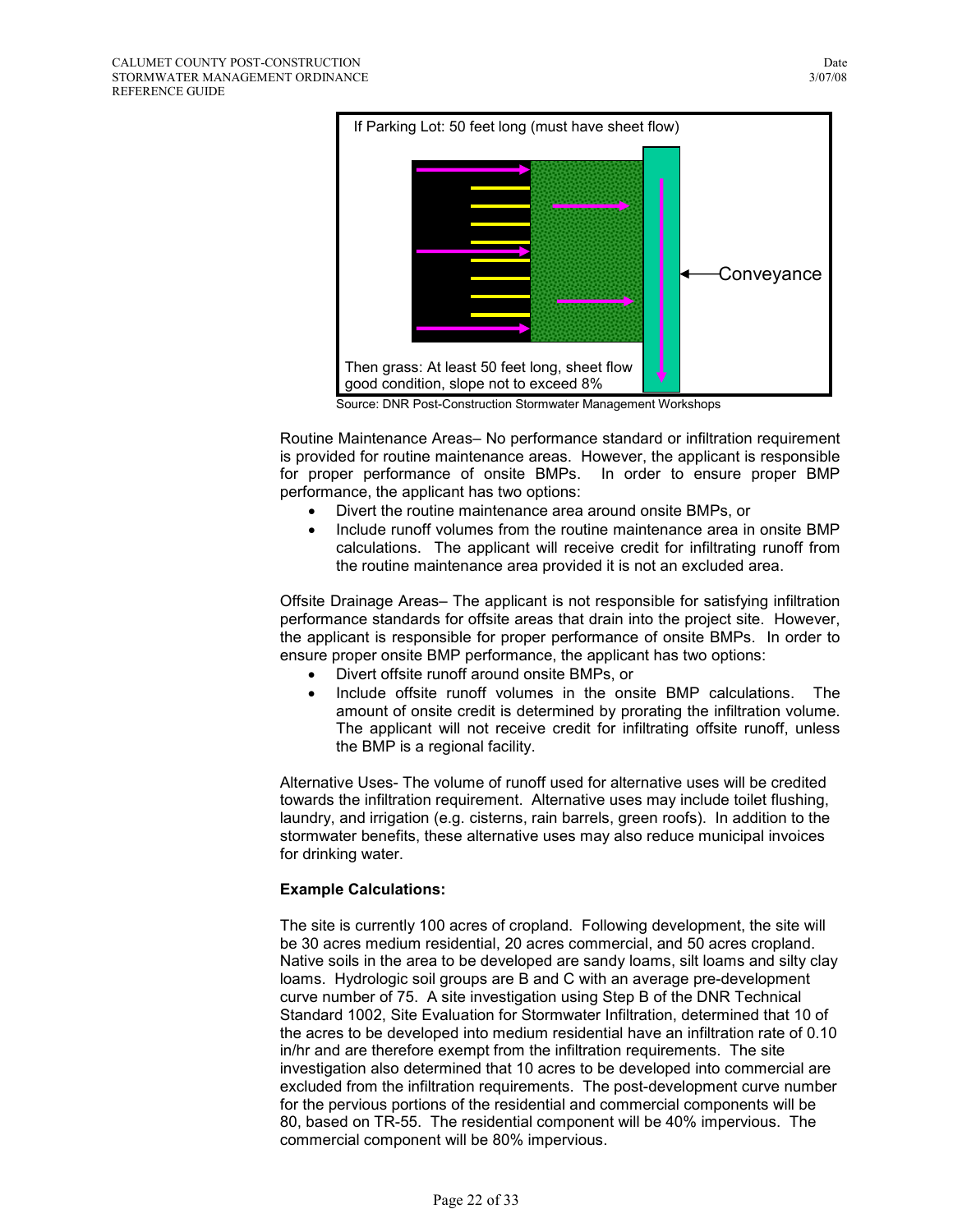The residential and commercial components will meet the infiltration requirements using two infiltration basins. Upon completion of a preliminary site layout, two locations were chosen for investigation using Step C of Technical Standard 1002. The first location investigated was in the residential area that is not exempt from the infiltration requirements. The soil texture at the residential infiltration basin site is a sandy loam with a design infiltration rate of 0.5 in/hr. The second location investigated was in the commercial area that is not excluded from the infiltration requirements. The soil texture at the commercial infiltration basin site is a loamy sand with a design infiltration rate of 1.63 in/hr.

#### Step 1: Determine Infiltration Basin Size - Residential Component



 Step 1A: Determine Target Stay-on Depth – Residential Using Chart 1, the target stay-on depth is 24 inches/year.

Step 1B: Determine Preliminary Effective Infiltration Area – Residential Using Chart 4, the preliminary effective infiltration area needed for the infiltration basin is 12,197 square feet (43,560 \* 20 acres \* 1.4%).

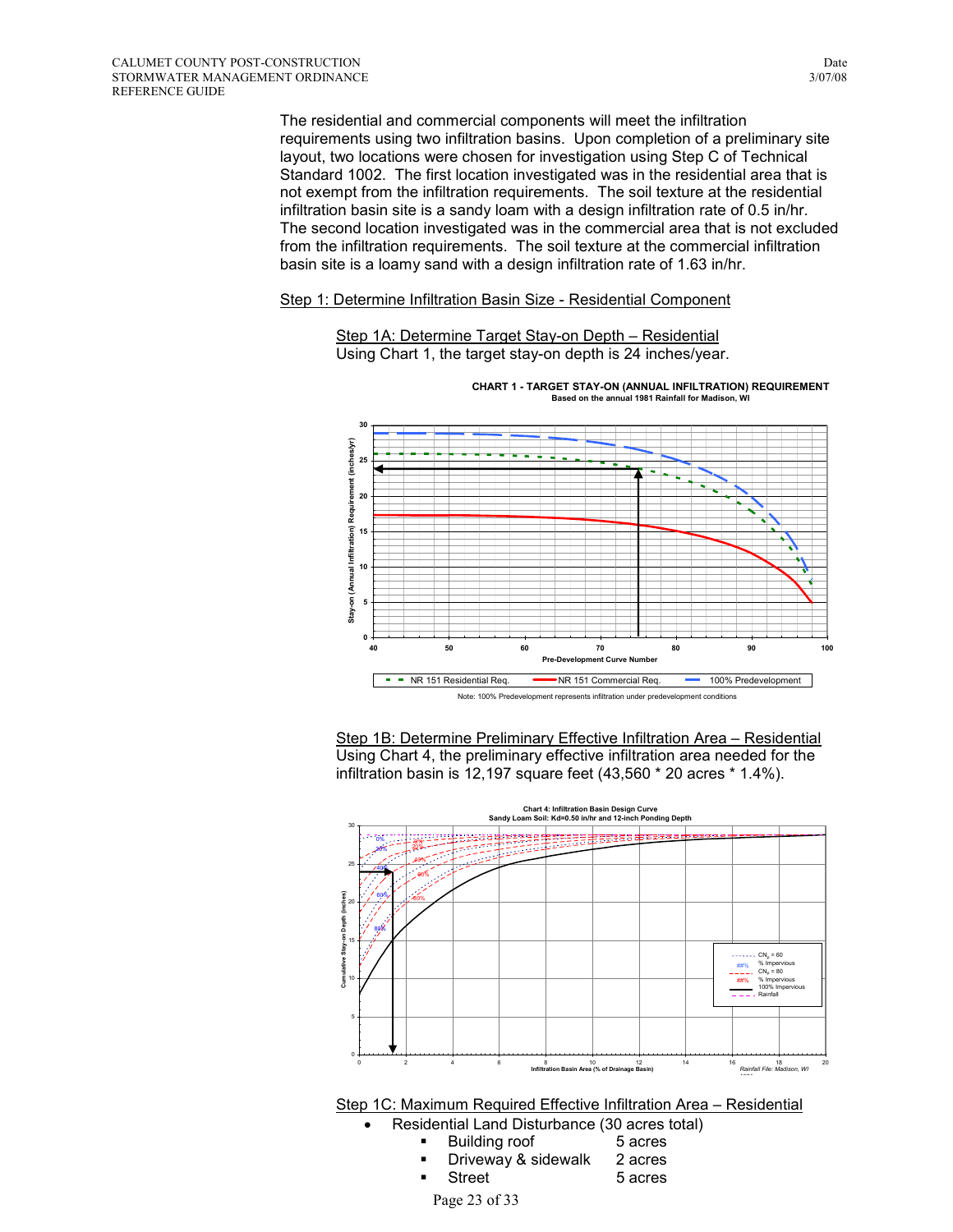- **Lawn / landscaping 18 acres**
- Maximum Required EIA = 13,068 sq.ft.  $(43,560 * 30 \text{ acres} * 1\%)$

Step 1D: Determine Final Effective Infiltration Area – Residential Using Technical Standard 1003, the preliminary effective infiltration area of 12,197 sq.ft. needs to be adjusted (depth, slope, cell configuration) to determine the final effective infiltration area. Groundwater mounding also needs to be checked. The maximum EIA cap does not appear to impact the infiltration basin's size (12,197 sq.ft. < 13,068 sq.ft.).

#### Step 2: Determine Infiltration Basin Size – Commercial Component

Step 2A: Determine Target Stay-on Depth – Commercial Using Chart 1, the target stay-on depth is 16 inches/year.



Step 2B: Determine Preliminary Effective Infiltration Area – Commercial Using Chart 6, the preliminary effective infiltration area needed for the infiltration basin is 2,614 square feet (43,560 \* 10 acres \* 0.6%).



Page 24 of 33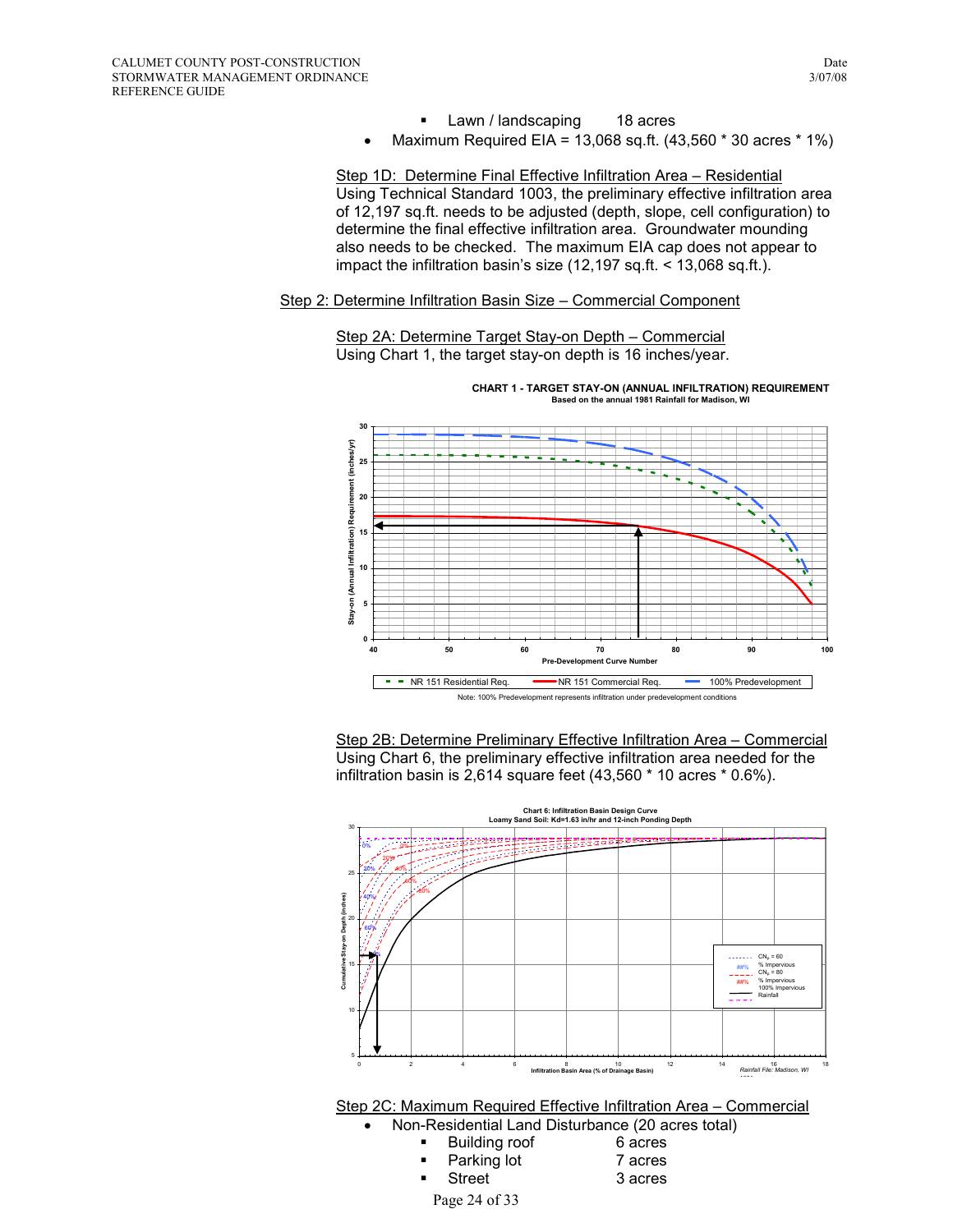- Lawn / landscaping 4 acre
- Maximum Required EIA = 11,326 sq.ft. (43,560 \* 13 acres \* 2%)

Step 2D: Determine Final Effective Infiltration Area – Commercial Using Technical Standard 1003, the preliminary effective infiltration area of 2,614 sq.ft. needs to be adjusted (depth, slope, cell configuration) to determine the final effective infiltration area. Groundwater mounding also needs to be checked. The maximum EIA cap does not appear to impact the infiltration basin's size (2,614 sq.ft. < 11,326 sq.ft.).

#### (5) PROTECTIVE AREAS

All post-construction sites are required to meet the ordinance's protective area performance standards.

#### **Design Clarifications:**

Adjacent Property Owners- If a stream or channel is placed or relocated along a property line, an easement or letter of permission is required from any property owners impacted by the protective area's new location. Also, if a stormwater facility or structure is proposed within an onsite stream or channel, 100-year flood elevations shall be evaluated to determine if offsite property owners are impacted by backwater or a flood elevation increase. An easement or letter of permission is required from any property owners impacted by backwater.

Wetland Delineations- Wetland delineations shall be performed by a professional soil scientist, professional hydrologist, or other qualified individual approved by the administering authority. The individual performing the delineation shall classify the wetland as a less susceptible wetland, highly susceptible wetland, exceptional resource water, or outstanding resource water.

Disturbances- Protective areas may be disturbed as part of a project, if necessary. Disturbed areas must be stabilized from erosion and restored with a self-sustaining vegetation.

Type of Vegetation- It is recommended that seeding of non-aggressive vegetative cover be used in the protective areas. Vegetation that is flood and drought tolerant and can provide long-term bank stability because of an extensive root system is preferable. Vegetative cover can be measured using the line transect method described in the University of Wisconsin Extension publication number A3533, titled "Estimating Residue Using the Line Transect Method".

Best Management Practices-

- BMPs may be located in protective areas (ponds, swales, etc.)
- Other state and local regulations may apply to BMPs located in protective areas and waters of the state, including the following:
	- Navigation, Dams, & Bridges (Chapter 30 and 31, Stats.)
	- Wetland Water Quality Standards (NR 103)
	- Wetlands (US Army Corps of Engineers Section 404 regulations)
	- Shoreland Management (NR 115, NR 117, & local regulations)
	- Floodplain Management (NR 116 & local regulations).
- For purposes of Sec. 10-59(c)(5)F.iv of the ordinance, a vegetated protective area to filter runoff pollutants from post-construction sites is not necessary since runoff is not entering the surface water at that location. Other practices, necessary to meet the requirements of this section, such as a swale or basin, will need to be designed and implemented to reduce runoff pollutants before the runoff enters a surface water of the state.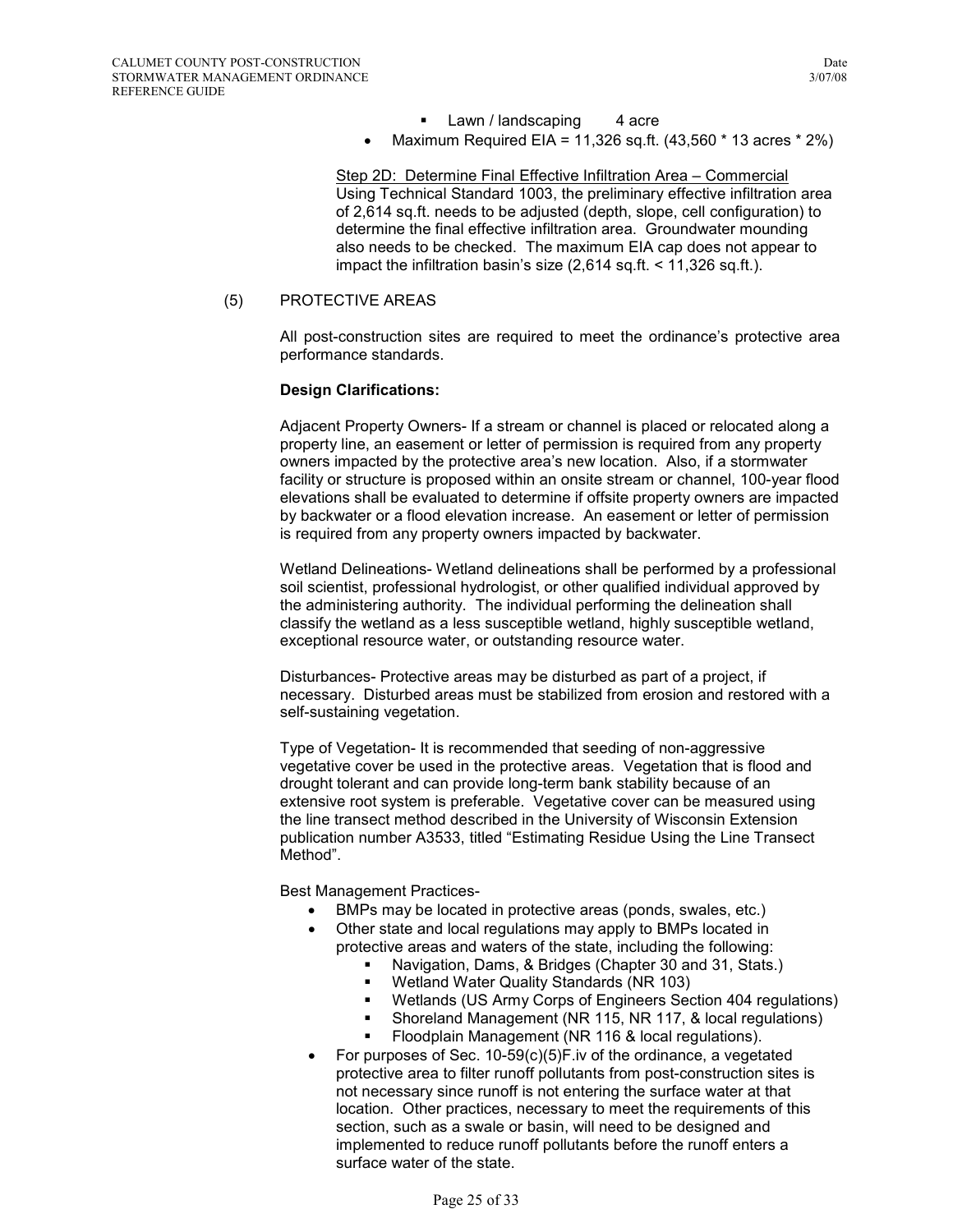#### (6) FUELING AND VEHICLE MAINTENANCE AREAS:

All post-construction sites are required to meet the ordinance's no visible petroleum sheen performance standard.

#### **Design Clarifications:**

The following BMPs are recommended to meet the performance standards contained within Sec. 10-59(c)(6) of the ordinance:

- Enclose vehicle maintenance areas in a building or under a roof.
- Install a roof or canopy over fueling areas.
- Divert runoff away from fueling and vehicle maintenance areas.
- Keep adsorbent spill cleanup materials onsite at all times.
- Install an oil / water separator and/or biofiltration device.
- Post the spill response phone numbers in conspicuous onsite locations. The municipality's Illicit Discharge Ordinance requires reporting of hazardous spills. Calumet County's spill response phone number is 1- 920-849-2335 and the DNR's 24-hour spill response phone number is 1- 800-943-0003.

#### (7) SWALE TREATMENT FOR TRANSPORTATION FACILITIES

Post-construction sites with 20,000 sq.ft. or more of impervious surface disturbance and post-construction sites with 1 acre or more of land disturbance are required to meet the ordinance's numeric performance standards. All other post-construction sites are not required to meet these numeric performance standards. BMP design guidance is provided below in Section (9) for sites with less than 20,000 sq.ft. of impervious surface disturbance.

#### **Design Clarifications:**

For purposes of Sec. 10-59(c)(7)A.i of the ordinance, it is preferred that tall and dense vegetation be maintained within the swale due to its greater effectiveness at enhancing runoff pollutant removal. However, the local municipality may have ordinances or other design criteria which dictate the allowable mowing height for grass swales.

For purposes of section Sec. 10-59(c)(7)A.ii of the ordinance, check dams may be included in the swale design to slow runoff flows and improve pollutant removal. Transportation facilities with continuous features such as curb and gutter, sidewalks or parking lanes do not comply with the design requirements of Sec. 10-59(c)(7)A.ii of the ordinance. However, a limited amount of structural measures such as curb and gutter may be allowed as necessary to account for other concerns such as human safety or resource protection.

For purposes of Sec. 10-59(c)(7)B of the ordinance, the Department of Natural Resource's regional stormwater staff can determine if additional BMPs, beyond a water quality swale, are needed.

(8) EXEMPTIONS FOR Sec. 10-59(c) PERFORMANCE STANDARDS

Projects that consist of only the construction of bicycle paths or pedestrian trails generally meet the exception found under Sec. 10-59(c)(8)C.iv of the ordinance, as these facilities have minimal connected imperviousness.

(9) SITES WITH LESS THAN 20,000 SQ.FT. OF IMPERVIOUS SURFACE **DISTURBANCE**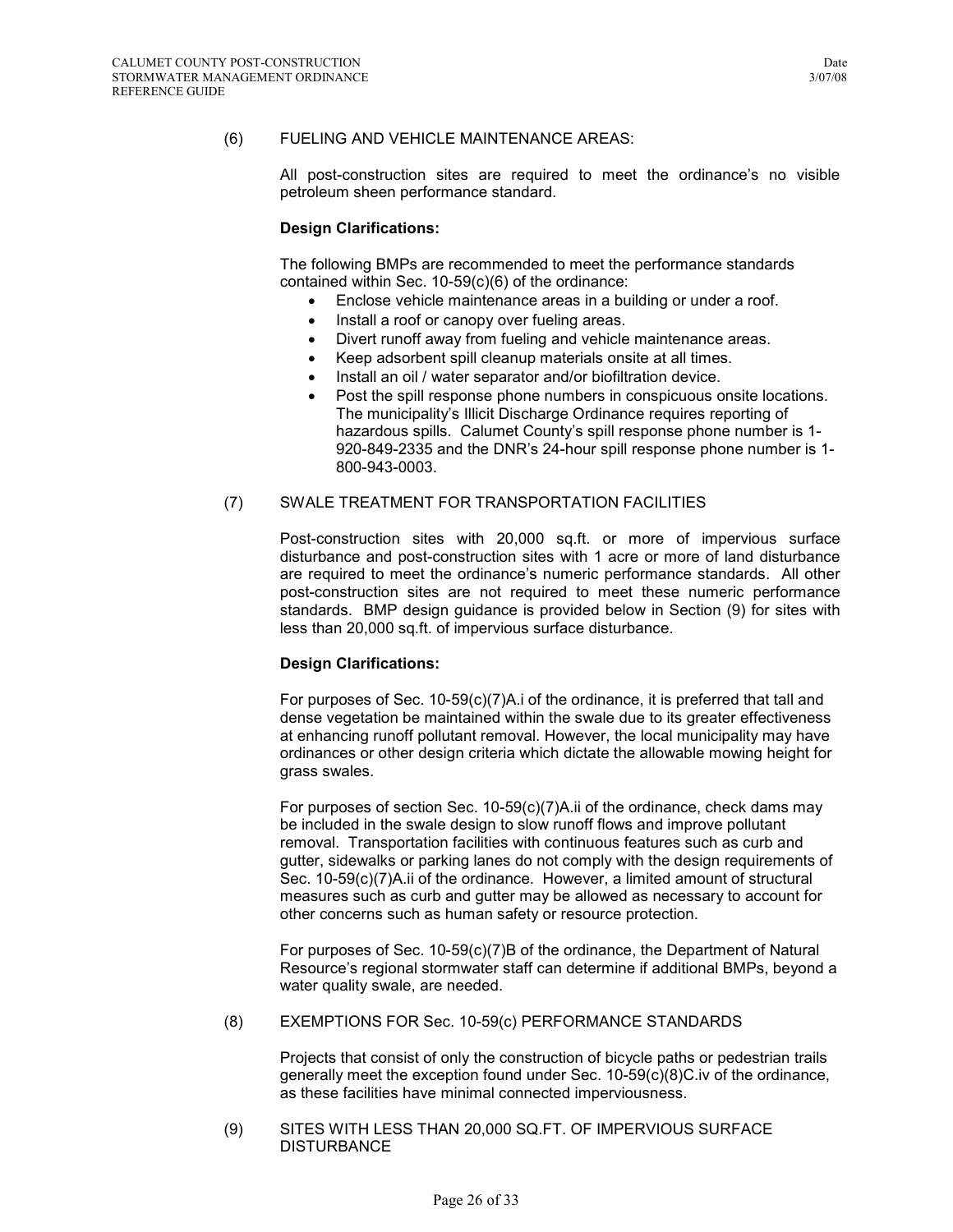Pursuant to Sec. 10-59(f) of the ordinance, the municipality may establish stormwater management requirements more stringent than those set forth in this section if the municipality determines than an added level of protection is needed.

## **Design Clarifications:**

For a post-construction site with less than 20,000 sq.ft. of impervious surface disturbance, the applicant shall comply with the protective area requirements in Sec. 10-59(c)(5) of the ordinance, petroleum sheen requirements in Sec. 10- 59(3)(6) of the ordinance, and one of the two requirements provided below. It is recommended that the developer and designer contact Calumet County early in the design process to discuss which requirement must be complied with:

- 1. Disconnect impervious surfaces. 90% or more of disturbed impervious surfaces must be disconnected. In order to consider an impervious surface as "disconnected", the following criteria shall be met:
	- Roofs: Discharge runoff over a minimum 20 foot long pervious surface that is in good condition and graded for sheet flow.
	- Other Impervious Surfaces:
		- Source area flow length may not exceed 75 feet.
		- Source area and pervious area must be graded for sheet flow.
		- **Pervious area must be in good condition, have a slope less than** 8%, and have a flow length at least as long as the contributing impervious area's length (but never less than 20 feet).



Source: DNR Post-Construction Stormwater Management Workshops

- 2. Use the following best management practices and good housekeeping practices to reduce peak flow rates, improve water quality, and encourage infiltration:
	- Vehicle and equipment maintenance shall be performed inside buildings when feasible. Used fluids / batteries shall be stored and disposed of properly. Repair any vehicle leaks as soon as possible.
	- Outdoor trash bins are required for fast food restaurants, convenience stores, and gas stations. Litter shall be cleaned up daily and disposed of properly.
	- Fertilizers shall be used sparingly for lawn areas. Fertilizers shall be immediately swept off streets, parking lots, driveways, and sidewalks. Soil testing and compliance with Technical Standard 1100 (Turf Nutrient Management) is also encouraged.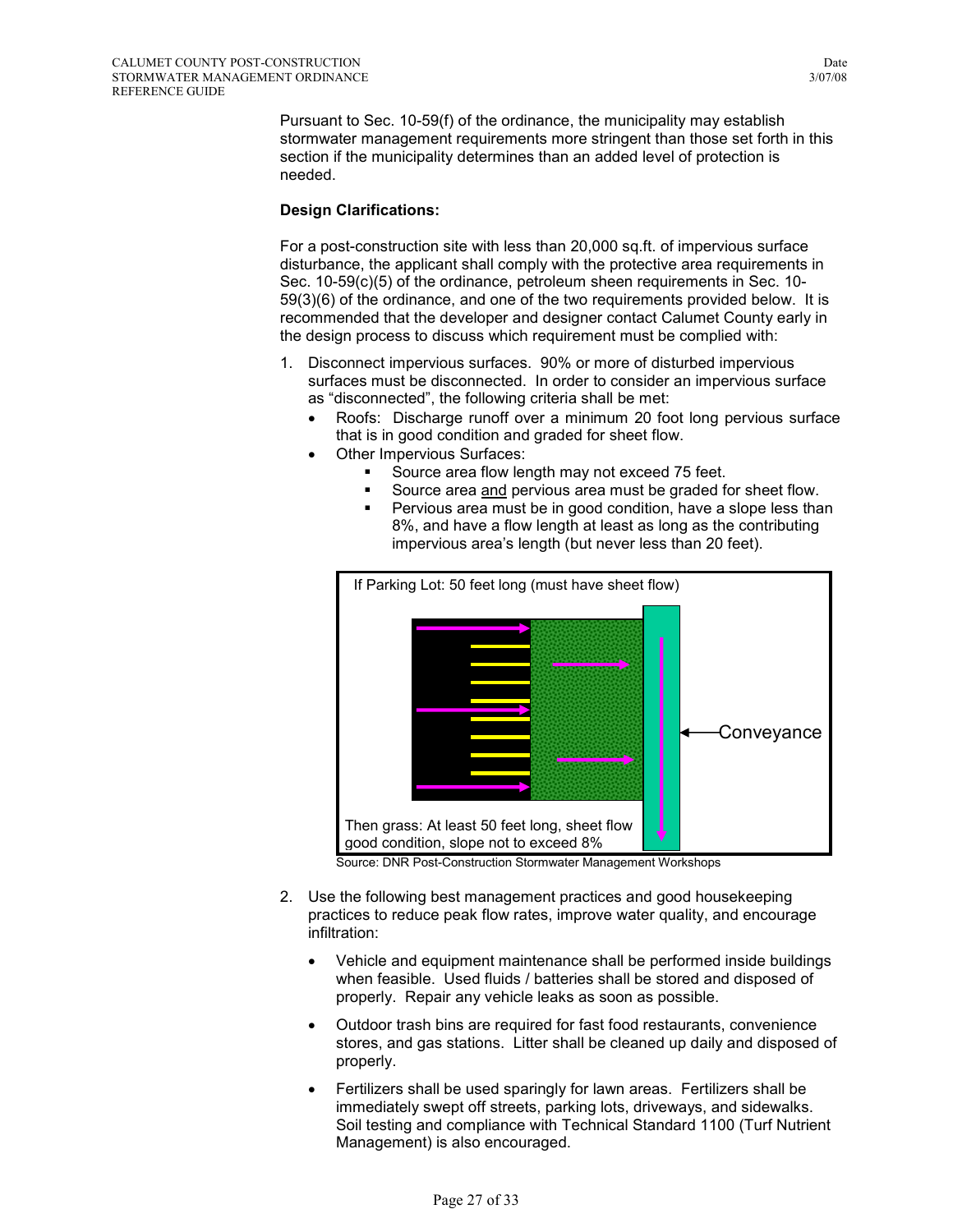- Stream, shoreline, swale, and other erosion problems shall be repaired as part of the development project when feasible.
- Roof downspouts, parking lots, driveways, and sidewalks shall discharge stormwater runoff to lawn or other pervious areas when feasible. Rain barrels are also encouraged at roof downspouts to store water for irrigation and watering landscaped areas (reduces municipal water invoice).
- Create depressions in lawn areas and other landscape areas to temporarily store and treat stormwater runoff from roofs, parking lots, driveways and sidewalks when feasible. Grass swales, biofiltration devices, bioretention devices, and rain gardens are also encouraged when feasible.
- Filter baskets shall be installed in parking lot catch basins when feasible.
- Preserve wooded areas, trees, shrubs, and other native vegetation that are in good condition when feasible.

## (i) OTHER DESIGN REQUIREMENTS

- Topographic surveys and plans shall be on 1929 NGVD vertical datum.
- Grass swales shall be designed with a minimum longitudinal slope of 1%.
- Storm sewers shall be designed for a 10-year design storm. A copy of storm sewer design calculations, time of concentration paths, tailwater conditions, and watershed maps shall be submitted.
- Culverts shall be designed for a 25, 50 or 100-year design storm, depending on location. Contact the municipality for more specific design guidance. A copy of culvert design calculations, time of concentration paths, tailwater conditions, and watershed maps shall be submitted.
- Overland flow paths shall be designed for a 100-year design storm. Flow paths shall be provided for street low points and other depressions. The location of overland flow paths shall be shown on the plans. The maximum depth of ponding in street low points shall be 9-inches. The 9-inch depth is measured at the street centerline.
- Minimum finished ground elevations shall be provided for buildings if deemed necessary to provide reasonable flood protection. The minimum finished ground elevation shall be > 1 foot above the 100-year flood elevation and extend at least 15 feet beyond the building. Minimum elevations may need to be specified for lakes, rivers, streams, ponds, and overland flow paths.
- A letter of permission may be required from down slope property owners if a post-development "point discharge" was "sheet flow" during the predevelopment condition.
- The applicant may request a waiver or lesser design standard if site characteristics create a hardship.

#### **(d) CONSIDERATIONS FOR ONSITE / OFFSITE STORMWATER MANAGEMENT MEASURES**

All proposed land development activities should be planned, designed, and implemented:

1. In a manner that best fits the terrain of the site, avoiding steep slopes and other environmentally sensitive areas;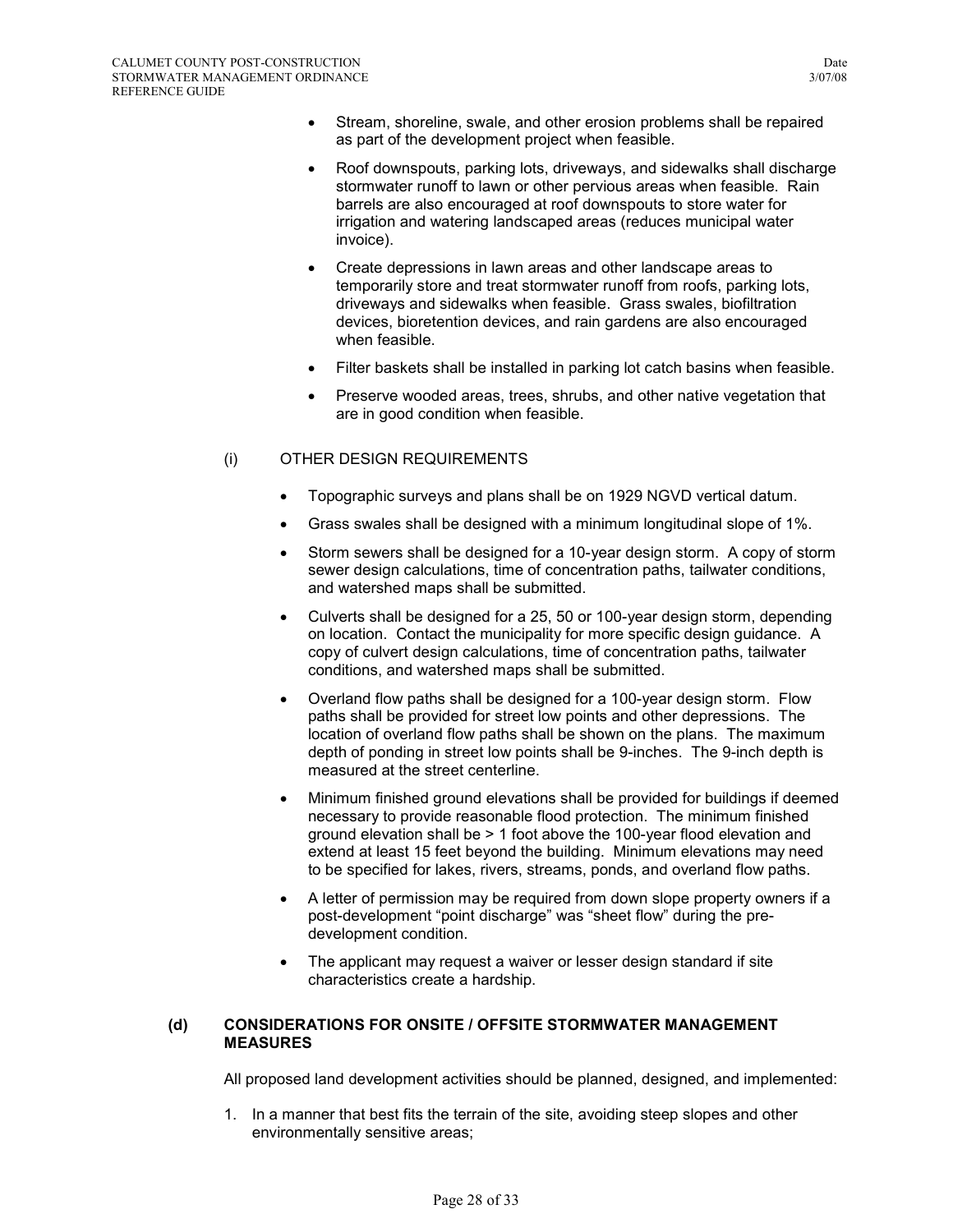- 2. According to the unique resource conditions at, around, and downstream from a given site;
- 3. According to the principles of Low Impact Development**.** Use source controls rather than end-of-pipe treatment. Reduce, prevent and mitigate the adverse impacts of development by maintaining infiltration, reducing frequency and volume of discharges, reducing peak flows, and maintaining groundwater recharge. These goals can be accomplished by using:
	- Reduced impervious surfaces
	- Functional grading to slow runoff and thereby lengthen the time of concentration
	- Vegetated channels rather than paving or pipes
	- Disconnection of impervious surfaces; drain to vegetated areas
	- Bioretention (rain gardens) and filtration (buffer) landscape areas
	- Any other techniques that reduce the runoff curve number (RCN) or increase the time of concentration (Tc)
	- Use wet detention basins after all source area practices and techniques have been employed

Overall, the goal is to design the site as an integral, living part of the environment with careful use of principles and practices that are both low impact on runoff and simple for people to maintain and live with.

- 4. To maintain groundwater recharge areas and the infiltration capacity of native soils by avoiding the unnecessary filling of large natural depressions or compaction of upper soil horizons by construction equipment;
- 5. To maintain soil infiltration by keeping all topsoil on site;
- 6. To provide the environmental corridor setback along all water courses; and
- 7. According to the sequence in the "Treatment Train":
	- a. First do source controls:
		- Reduce impervious areas to the maximum extent possible
		- Maintain undisturbed soil
		- Maintain existing trees, shrubs and vegetation
	- b. Next do lot controls
		- Grade lots to create long areas of overland flow rather than channels
		- Minimize directly connected impervious areas by such practices as directing roof water to vegetated areas and draining driveways to grass rather than the street
		- Include "rain gardens" (undrained areas that will pond water)
	- c. Then do site controls
		- Use grassed waterways and diversions rather than paved channels
		- Maintain wetlands
		- Use vegetated road ditches rather than curb and gutter
		- Use wet detention basins. They can have pools 5 or more feet deep or may be designed as wetlands, but existing wetlands cannot be incorporated into stormwater facilities.
		- Use off line detention basins
	- d. Finally, do Regional controls such as regional detention basins.

## **(e) LOCATION AND REGIONAL TREATMENT OPTION**

When using the regional treatment option, a letter is required from the owner of the regional facility. At a minimum, the letter shall state the following:

- Regional facility complies with ordinance requirements,
- Site can use regional facility for ordinance compliance, and
- Maintenance agreement for regional facility has been recorded at the County Register of Deeds.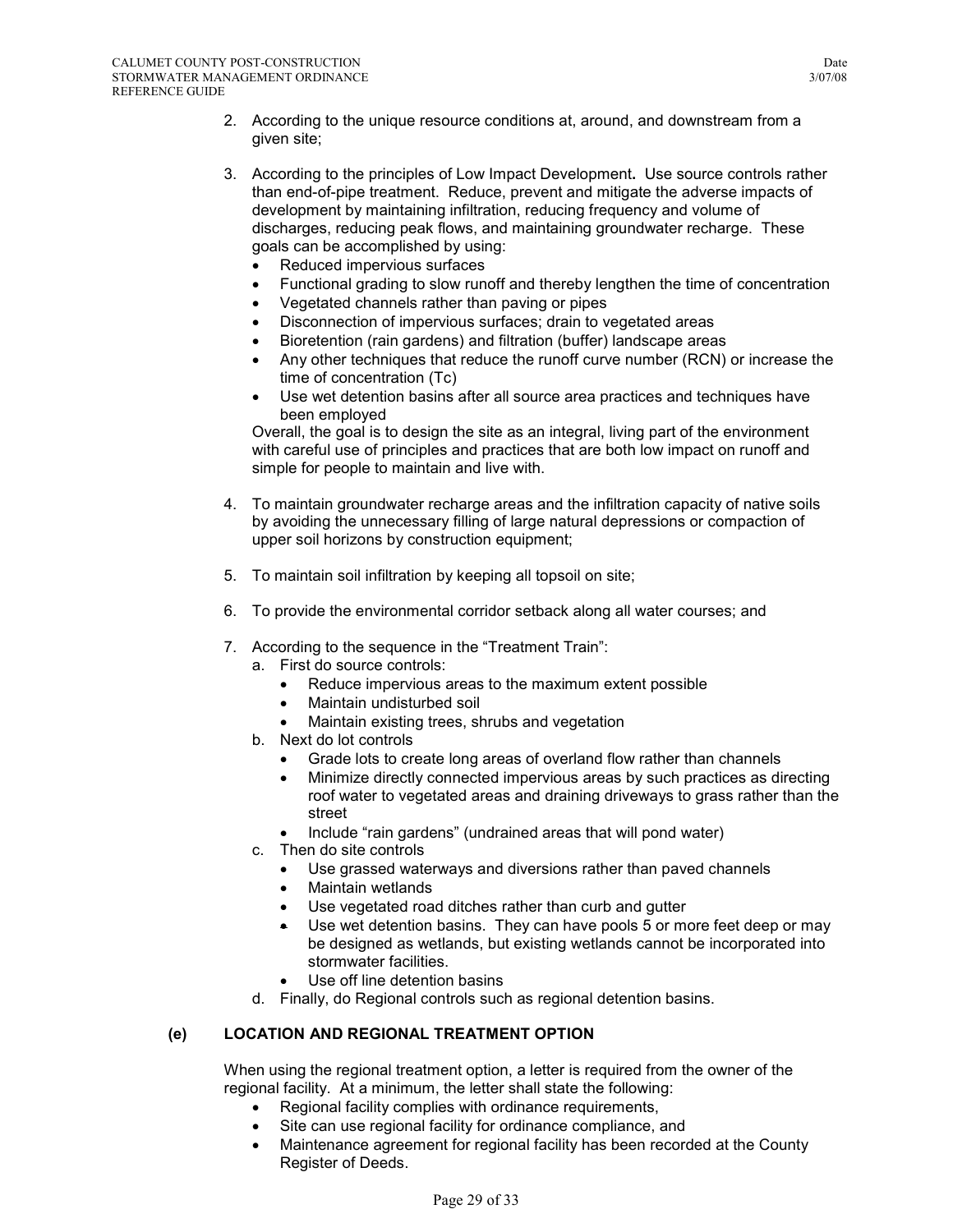Sec. 10-59(e) does not supersede any other applicable federal, state or local regulation such as ch. NR 103, Wis. Adm. Code and ch. 30, Wis. Stats.

## **(f) ALTERNATE REQUIREMENTS**

## **SEC. 10-60. PERMITTING REQUIREMENTS, PROCEDURES AND FEES**

- **(a) PERMIT REQUIRED**
- **(b) PERMIT APPLICATION AND FEES**
- **(c) REVIEW AND APPROVAL OF PERMIT APPLICATION**

#### **(d) PERMIT REQUIREMENTS**

The permit applicant is required to post the permit in a conspicuous place at the construction site.

#### Record Drawings-

- Post-construction sites with 20,000 sq.ft. or more of impervious surface disturbance and post-construction sites with 1 acre or more of land disturbance are required to have record drawings. Record drawings shall be signed by a licensed Professional Engineer. Agricultural land uses, unless they are exceptionally large or special in some other way, are not required to have record drawings. Typically, agricultural land uses will not need anything more than review and acceptance by the administering authority.
- Post-construction sites with less than 20,000 sq.ft. of impervious surface disturbance are not typically required to have record drawings. Typically, sites with less than 20,000 sq.ft. of impervious surface disturbance will not need anything more than review and acceptance by the Planning Department.

#### **(e) PERMIT CONDITIONS**

- **(f) PERMIT DURATION**
- **(g) ALTERNATE REQUIREMENTS**

## **SEC. 10-61. — 10-63. RESERVED**

## **SEC. 10-64. STORMWATER MANAGEMENT PLAN**

#### **(a) PLAN REQUIREMENTS**

The stormwater management plan for post-construction sites with 20,000 sq.ft. or more of impervious surface disturbance and post-construction sites with 1 acre or more of land disturbance shall contain, at a minimum, the following information.

- (1) Name, address, and telephone number for the following or their designees: landowner; developer; project engineer for practice design and certification; person(s) responsible for installation of stormwater management practices; and person(s) responsible for maintenance of stormwater management practices prior to the transfer, if any, of maintenance responsibility to another party.
- (2) A proper legal description of the property proposed to be developed, referenced to the U.S. Public Land Survey system or to block and lot numbers within a recorded land subdivision plat.
- (3) Pre-development site conditions, including:
	- A. One or more site maps at a scale of not less than 1 inch equals [100] feet. The site maps shall show the following: site location and legal property description; predominant soil types and hydrologic soil groups;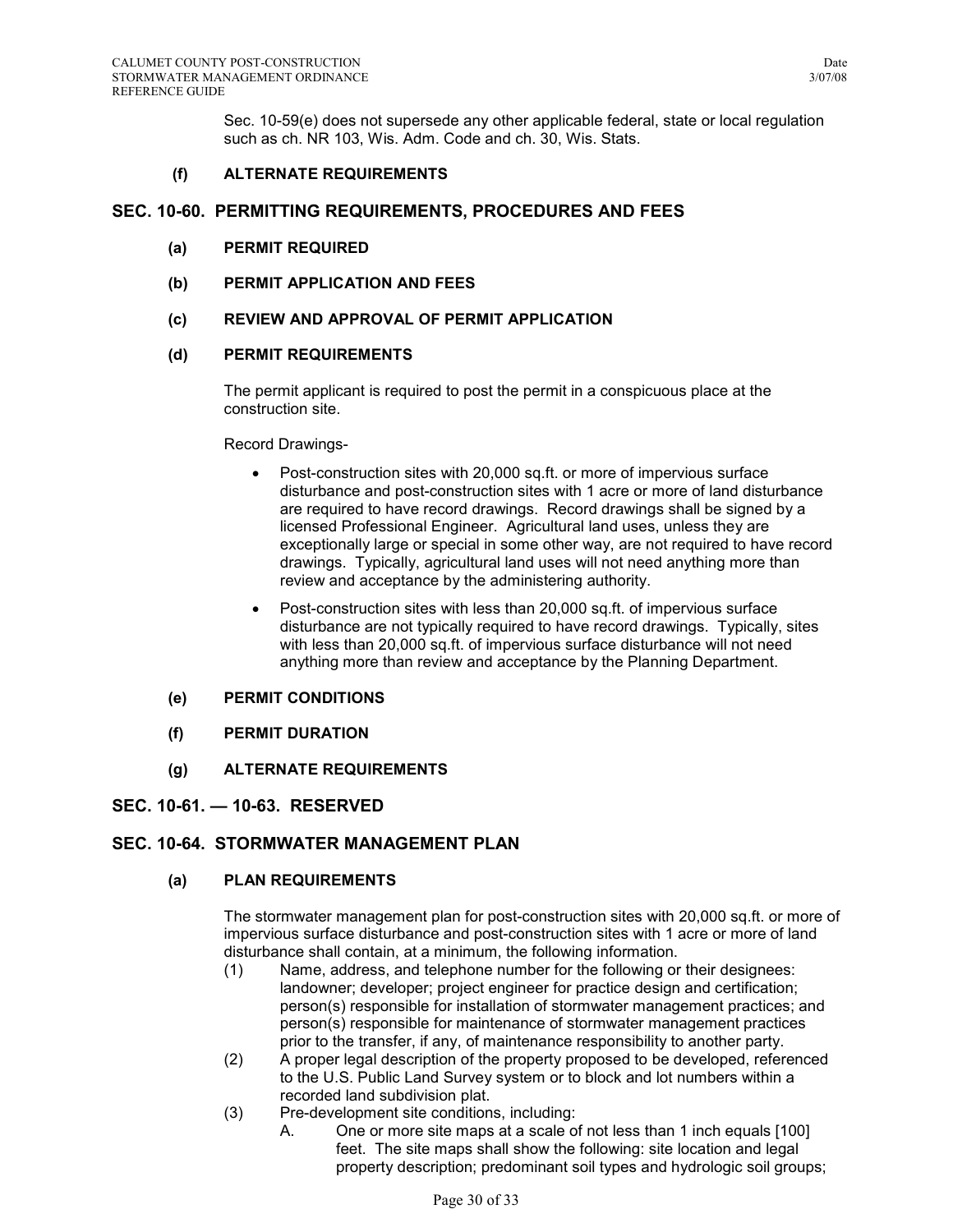existing cover type and condition; one or two foot topographic contours of the site; topography and drainage network including enough of the contiguous properties to show runoff patterns onto, through, and from the site; watercourses that may affect or be affected by runoff from the site; flow path and direction for all stormwater conveyance sections; watershed boundaries used in hydrology determinations to show compliance with performance standards; lakes, streams, wetlands, channels, ditches, and other watercourses on and immediately adjacent to the site; limits of the 100 year floodplain; location of wells and wellhead protection areas covering the project area and delineated pursuant to s. NR 811.16, Wis. Adm. Code.

- B. Hydrology and pollutant loading computations as needed to show compliance with performance standards. All major assumptions used in developing input parameters shall be clearly stated. The geographic areas used in making the calculations shall be clearly cross-referenced to the required map(s).
- (4) Post-development site conditions, including:
	- A. Explanation of the provisions to preserve and use natural topography and land cover features to minimize changes in peak flow runoff rates and volumes to surface waters and wetlands.
	- B. Explanation of any restrictions on stormwater management measures in the development area imposed by wellhead protection plans and ordinances.
		- i. Stormwater infiltration systems and ponds shall be located at least 400 feet from a well serving a community water system unless the Wisconsin Department of Natural Resources and municipality concur that a lesser separation distance would provide adequate protection of a well from contamination.
		- ii. Stormwater management practices shall be located with a minimum separation distance from any well serving a noncommunity or private water system as listed within s. NR 812.08.
	- C. One or more site maps at a scale of not less than 1 inch equals [100] feet showing the following: post-construction pervious areas including vegetative cover type and condition; impervious surfaces including all buildings, structures, and pavement; post-construction one or two foot topographic contours of the site; post-construction drainage network including enough of the contiguous properties to show runoff patterns onto, through, and from the site; locations and dimensions of drainage easements; locations of maintenance easements specified in the maintenance agreement; flow path and direction for all stormwater conveyance sections; location and type of all stormwater management conveyance and treatment practices, including the onsite and offsite tributary drainage area; location and type of conveyance system that will carry runoff from the drainage and treatment practices to the nearest adequate outlet such as a curbed street, storm drain, or natural drainage way; watershed boundaries used in hydrology and pollutant loading calculations and any changes to lakes, streams, wetlands, channels, ditches, and other watercourses on and immediately adjacent to the site.
	- D. Hydrology and pollutant loading computations as needed to show compliance with performance standards. The computations shall be made for each discharge point in the development, and the geographic areas used in making the calculations shall be clearly cross-referenced to the required map(s).
	- E. Results of investigations of soils and groundwater required for the placement and design of stormwater management measures. When permanent infiltration systems are used, appropriate onsite testing shall be conducted to determine if seasonal groundwater elevation or top of bedrock is within 5 feet of the proposed infiltration system. Detailed drawings including cross-sections and profiles of all permanent stormwater conveyance and treatment practices.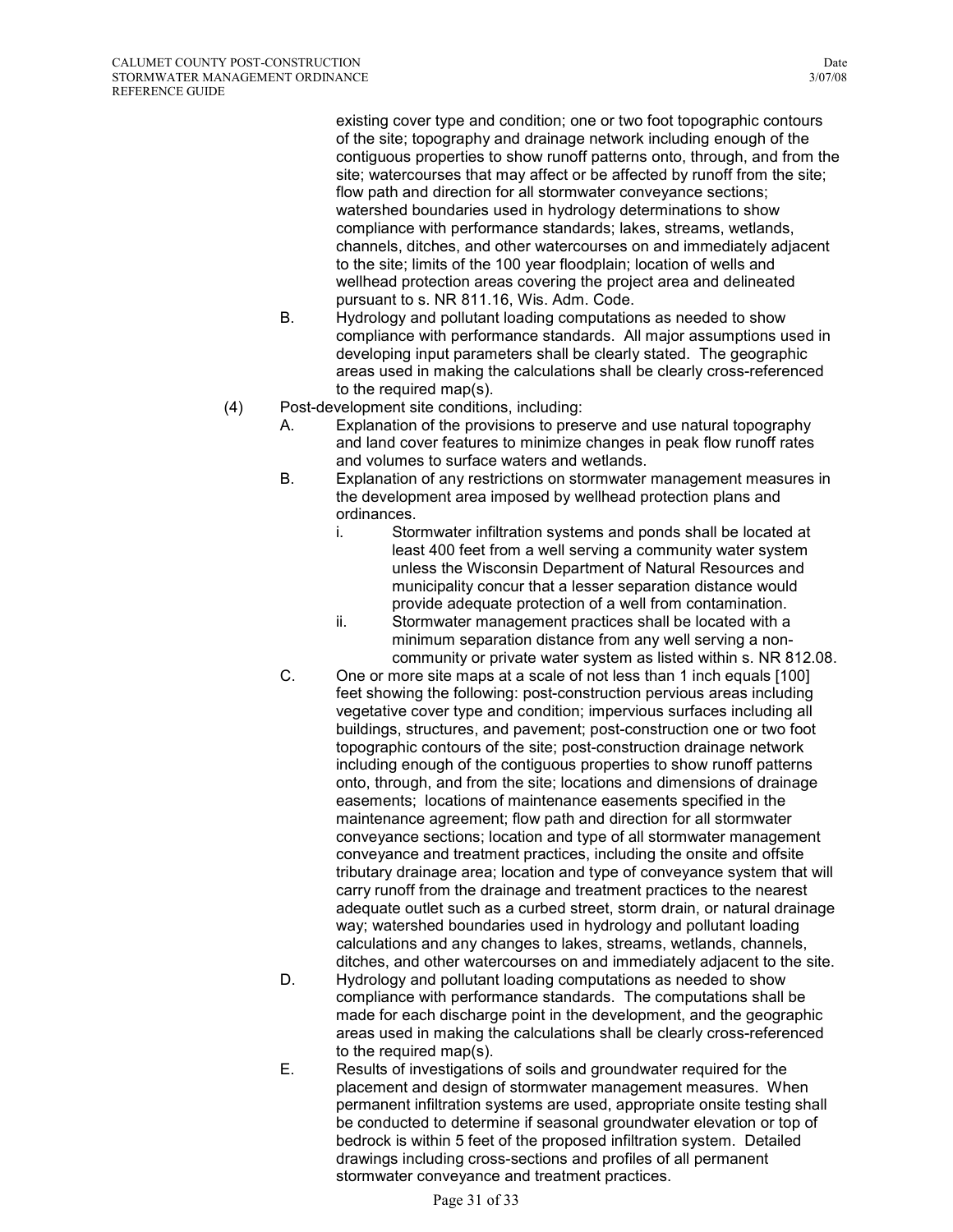- (5) A description and installation schedule for the stormwater management practices needed to meet the performance standards in Sec. 10-59.
- (6) A maintenance plan developed for the life of each stormwater management practice including the required maintenance activities and maintenance activity schedule.
- (7) Cost estimates for the construction, operation, and maintenance of each stormwater management practice.
- (8) Other information requested in writing by the Planning Department to determine compliance of the proposed stormwater management measures with the provisions of this ordinance.
- (9) All site investigations, plans, designs, computations, and drawings shall be certified by a licensed professional engineer to be prepared in accordance with accepted engineering practice and requirements of this ordinance.

## **(b) ALTERNATE REQUIREMENTS**

## **SEC. 10-65. MAINTENANCE AGREEMENT**

## **(a) MAINTENANCE AGREEMENT REQUIRED**

Post-construction sites with 20,000 sq.ft. or more of impervious surface disturbance and post-construction sites with 1 acre or more of land disturbance are required to have a maintenance agreement. The applicant shall use the municipality's standard forms for the maintenance agreement. Calumet County is responsible for recording the signed maintenance agreement at the County Register of Deeds.

Post-construction sites with less than 20,000 sq.ft. of impervious surface disturbance are not typically required to have a maintenance agreement.

Sites utilizing the regional treatment option are not typically required to have a maintenance agreement. However, a maintenance agreement is required for the regional facility.

## **(b) AGREEMENT PROVISIONS**

## **SEC. 10-66. FINANCIAL GUARANTEE**

## **(a) ESTABLISHMENT OF GUARANTEE**

Post-construction sites with 20,000 sq.ft. or more of impervious surface disturbance and post-construction sites with 1 acre or more of land disturbance are required to have a financial guarantee. The financial guarantee includes the cost associated with stormwater BMPs, record drawings, project administration, and contingencies.

Post-construction sites with less than 20,000 sq.ft. of impervious surface disturbance are not typically required to have a financial guarantee.

Sites utilizing the regional treatment option are not typically required to have a financial guarantee.

## **(b) CONDITIONS FOR RELEASE**

The financial guarantee shall not be released until the applicant conducts a final inspection with a municipal representative, submits "record drawings" certified by a licensed Professional Engineer, completes punch list items, and pays fees.

## **SEC. 10-67. — 10-69. RESERVED**